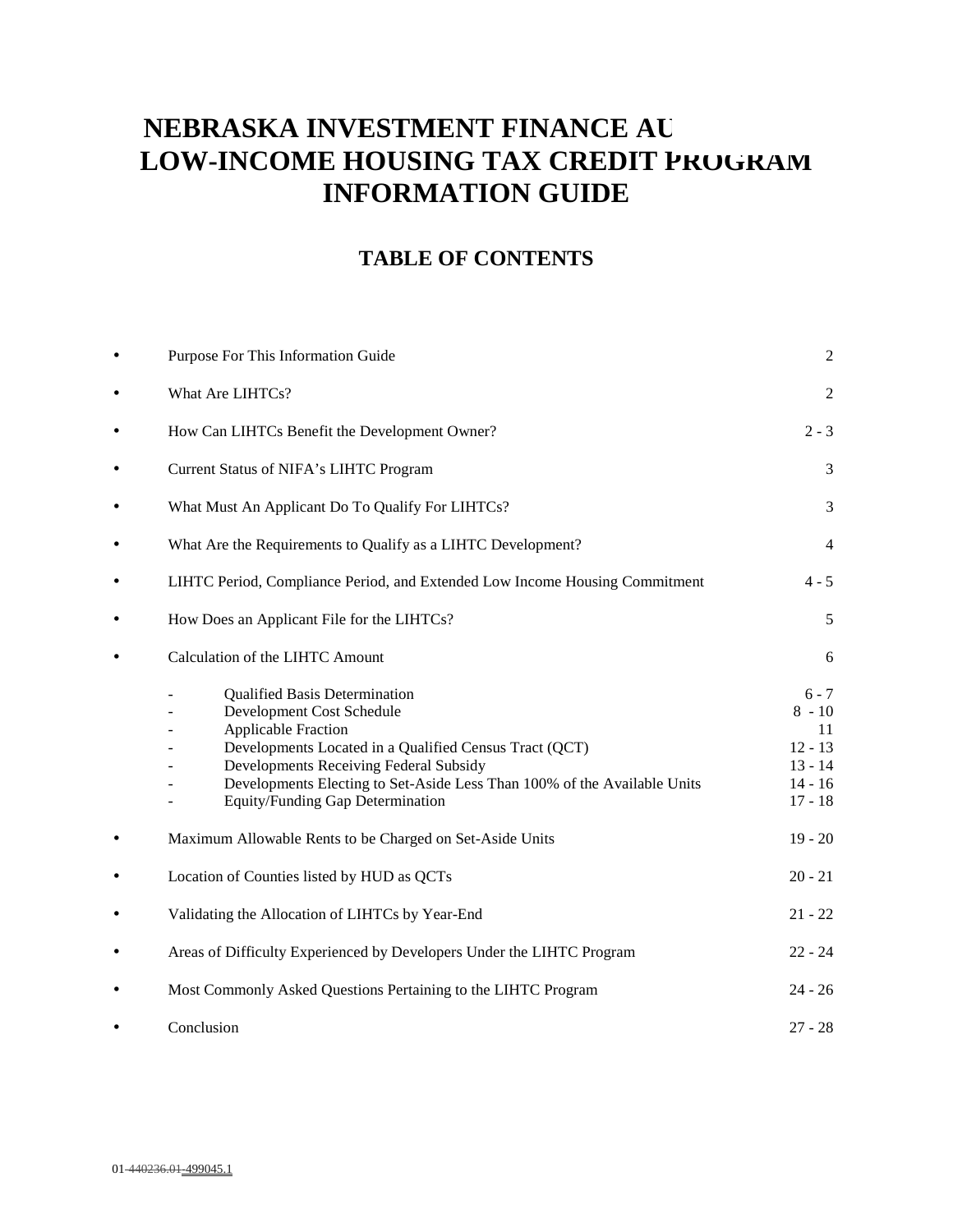#### **PURPOSE FOR THIS INFORMATION GUIDE**

This information guide (this "Guide") was created to provide persons interested in producing affordable housing with a general overview of the federal low-income housing tax credit (the "LIHTC") program. We hope that by thoroughly reviewing this Guidethis Guide, you will gain a further understanding of the LIHTC rules, regulations and requirements and how this program may benefit you in the creation of affordable rental housing.

Whenever possible, Nebraska Investment Finance Authority ("NIFA") will provide a cite from the Internal Revenue Code of 1986, as amended (the "Code"), or supplemental notices as the support for the discussion at hand. It is important to note that NIFA, through this Guide, does not represent that information presented could be considered as an opinion of the Code and how it might relate to any particular property. Opinions and/or consultations on the Code and its relationship to a particular real estate transaction should be sought from qualified sources.

#### **WHAT ARE LIHTC?**

The LIHTC program was created out of the Tax Reform Act of 1986, and was first utilized by the real estate development community during 1987. Section 42 of the Code governs the LIHTC program.

The LIHTC program is one means of directing private capital towards the creation of affordable rental housing. The LIHTCs provide developers of affordable rental housing with a benefit that may be used to offset their federal tax liability in exchange for the production of affordable rental housing.

The amount of LIHTCs a developer may be eligible for is directly related to the amount of qualified development costs it incurs and the percentage of low-income units within a development that meet the requirements of Code § 42 for both tenant income and rent.

#### **HOW CAN LIHTCS BENEFIT THE DEVELOPMENT OWNER?**

Under the Code, a credit is a dollar-for-dollar reduction in the tax liability of the developer or investor. (It is important to note that only the owners of a LIHTC development may utilize the benefits of the LIHTCs.) Questions concerning a taxpayer's ability to claim LIHTCs or the amount that may be utilized during any given tax year should be directed to a qualified tax consultant.

Due to the fact that developers typically cannot use all of the LIHTCs awarded to a development against their own tax liability, the LIHTCs awarded to an affordable development will usually not be useful unless outside investors acquire ownership interests in the development. The term "syndication" is used to describe the process of structuring the financial arrangements and securing the investors who will join in a limited partnership/limited liability company that will own the development.

Through syndication a limited partnership or limited liability company is created whereby the limited partners or investor members, respectively, exchange equity for the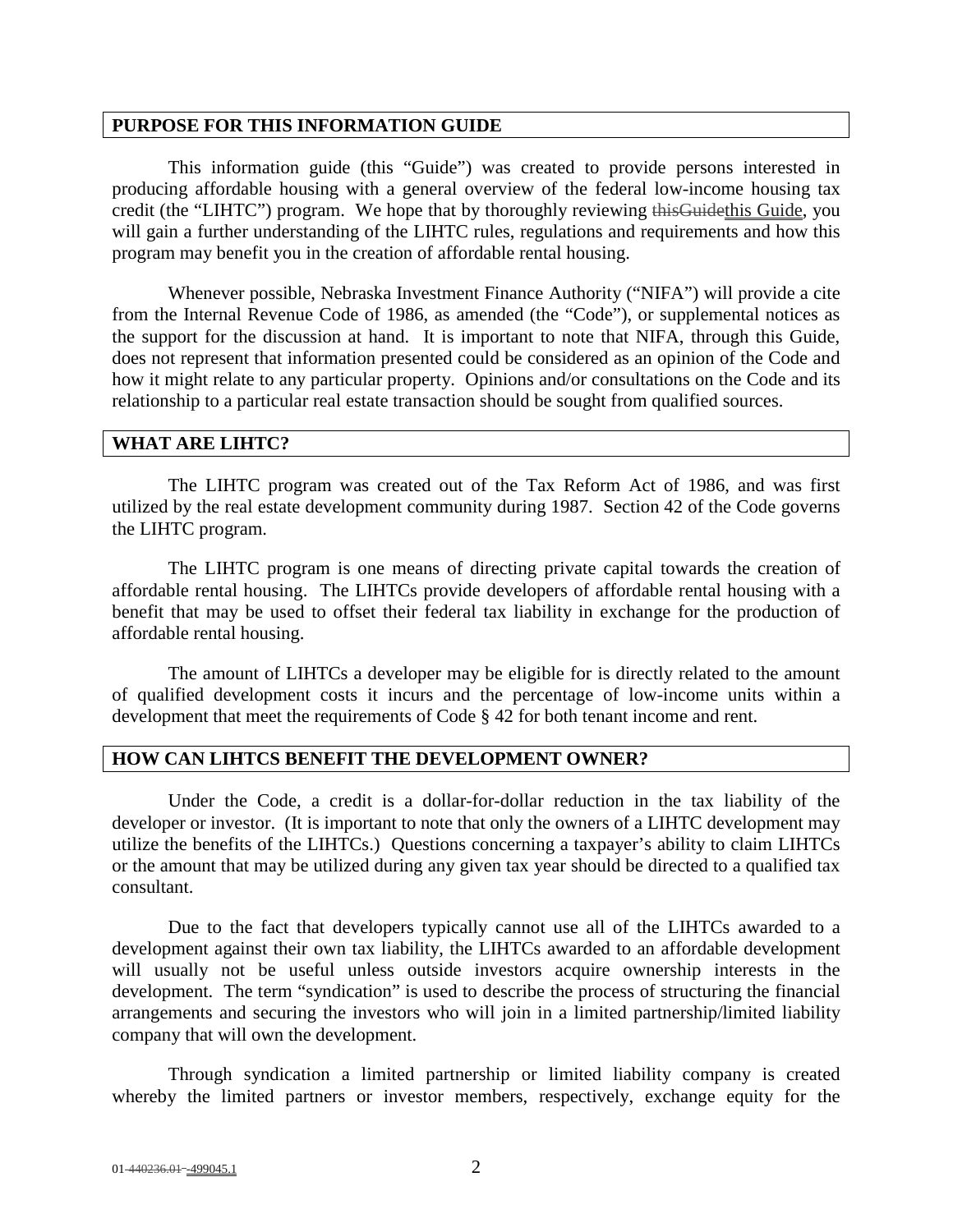LIHTCs. These syndications may be created by using either individual taxpayers as the limited partner or member or by obtaining equity from a single corporate sponsor.

#### **CURRENT STATUS OF NIFA'S LIHTC PROGRAM**

NIFA has allocated LIHTCs for approximately 314 housing developments representing over 7,052 affordable housing units in 61 Nebraska Counties since the inception of the program in 1987 through 2002.2003.

#### **WHAT MUST AN APPLICANT DO TO QUALIFY FOR LIHTCS?**

The first and most primary requirement to be considered for LIHTCs in the State of Nebraska is the completion and submission of an LIHTC application to NIFA. NIFA is the only entity in the State of Nebraska which has the authority to allocate LIHTCs under this program.

To be considered for LIHTCs, the proposed development must undergo new construction, rehabilitation, or acquisition and rehabilitation. The minimum requirements necessary to qualify any building for substantial rehabilitation under the LIHTC program are:

- 1. --the expenditures are allocable to one or more low-income units or substantially benefit such units; and
- 2. --the amount of such expenditure over any 24-month period must be the greater of either 10 percent of the adjusted basis of the building

**or** 

--the qualified basis, when divided by the number of low-income units, in the building, is \$5,000 or more.

The procedure for calculating the amount of LIHTCs potentially available to a development will be covered in detail later in this Guide.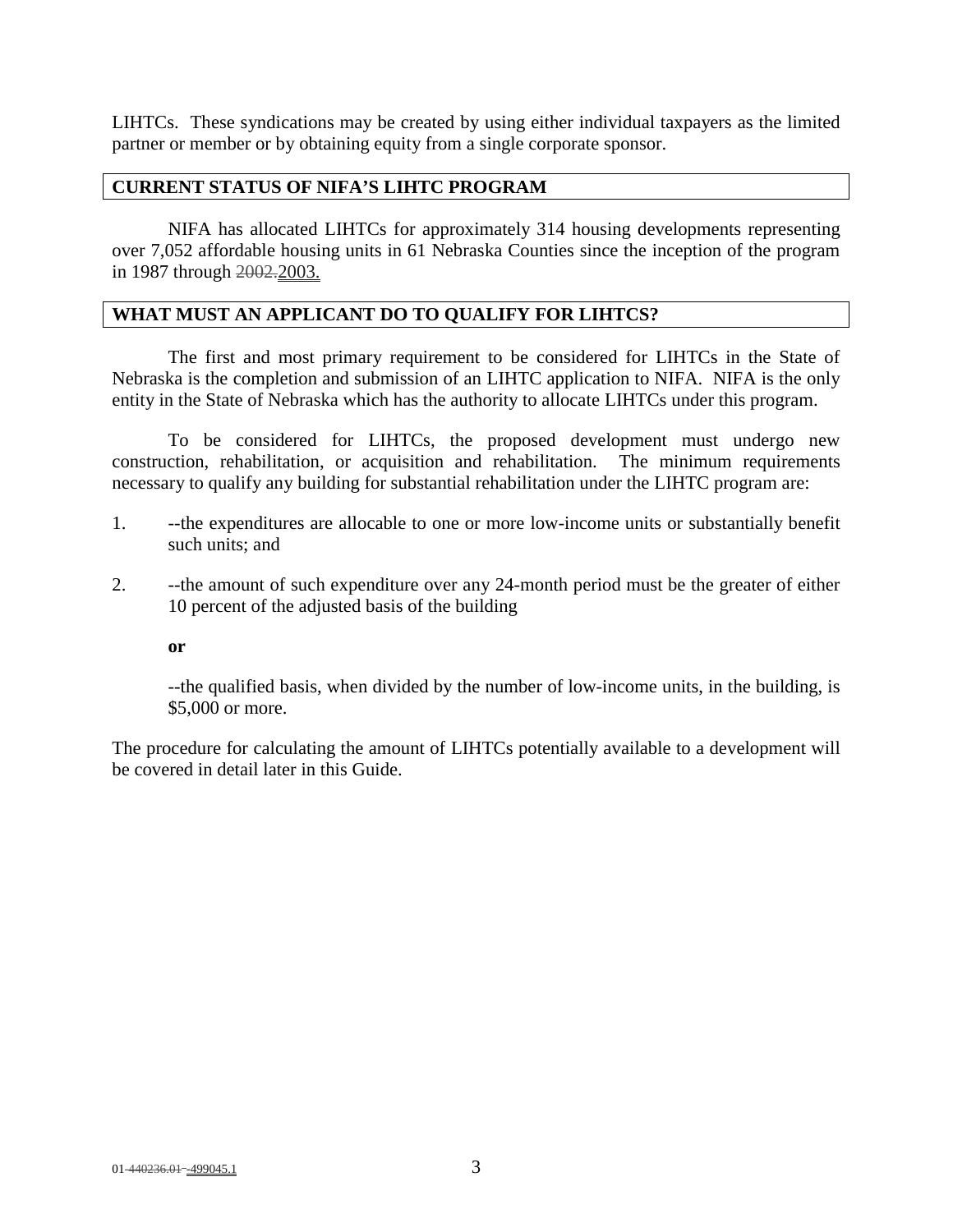### **WHAT ARE THE REQUIREMENTS TO QUALIFY AS A LIHTC DEVELOPMENT?**

Each development must include a minimum percentage of units to be set aside for eligible low-income tenants. The rent charged on these set-aside units will be restricted under Code Section 42.

Pursuant to Code Section  $42(g)(1)$ , a qualified low-income housing development means any development for residential rental occupancy if the development meets the requirement of either:

- 1. 20 percent or more of the residential units in such development are both rent restricted and occupied by individuals or families whose income is 50 percent or less of area median gross income\*; or
- 2. 40 percent or more of the residential units in such development are both rent restricted and occupied by individuals or families whose income is 60 percent or less of area median gross income\*.

\*For purposes of this determination, the median income tables as established on an annual basis by the U.S. Department of Housing and Urban Development will be utilized.

It is important to note that once an election is made, it is irrevocable. LIHTCs may only be claimed on units that have been set-aside for participation under the LIHTC program. It is possible for developers to set aside 100% of any development for consideration under the LIHTC program and in doing so claim the maximum amount of LIHTCs eligible for the development.

As stated above, the units that are to be set-aside under the LIHTC will also have rent restrictions. The specific Code citing that pertains to rent restrictions can be found in Section  $42(g)(2)$  of the Code. A residential unit is considered rent restricted if the gross rent with respect to such unit does not exceed 30 percent of the imputed income limitation applicable to such unit.

# **LIHTC PERIOD, COMPLIANCE PERIOD, AND EXTENDED LOW INCOME HOUSING COMMITMENT**

The following time periods will apply to any developer receiving LIHTCs under Section 42 of the Code:

**LIHTC Period** - The LIHTCs allocated to any development are eligible to be claimed in equal amounts over a period of 10 years (see Code Section 42(f)(1)).

**Compliance Period** - The development must remain in compliance with the set-aside and rent restriction requirements, as discussed above, for a period of not less than 15 years from the first year of the credit period (see Code Section  $42(i)(1)$ ).

**Extended Low Income Housing Commitment** - No LIHTCs will be allocated to a development unless an extended low-income housing commitment between the developer and NIFA is in effect. The requirements that must be met by this commitment are set forth in Code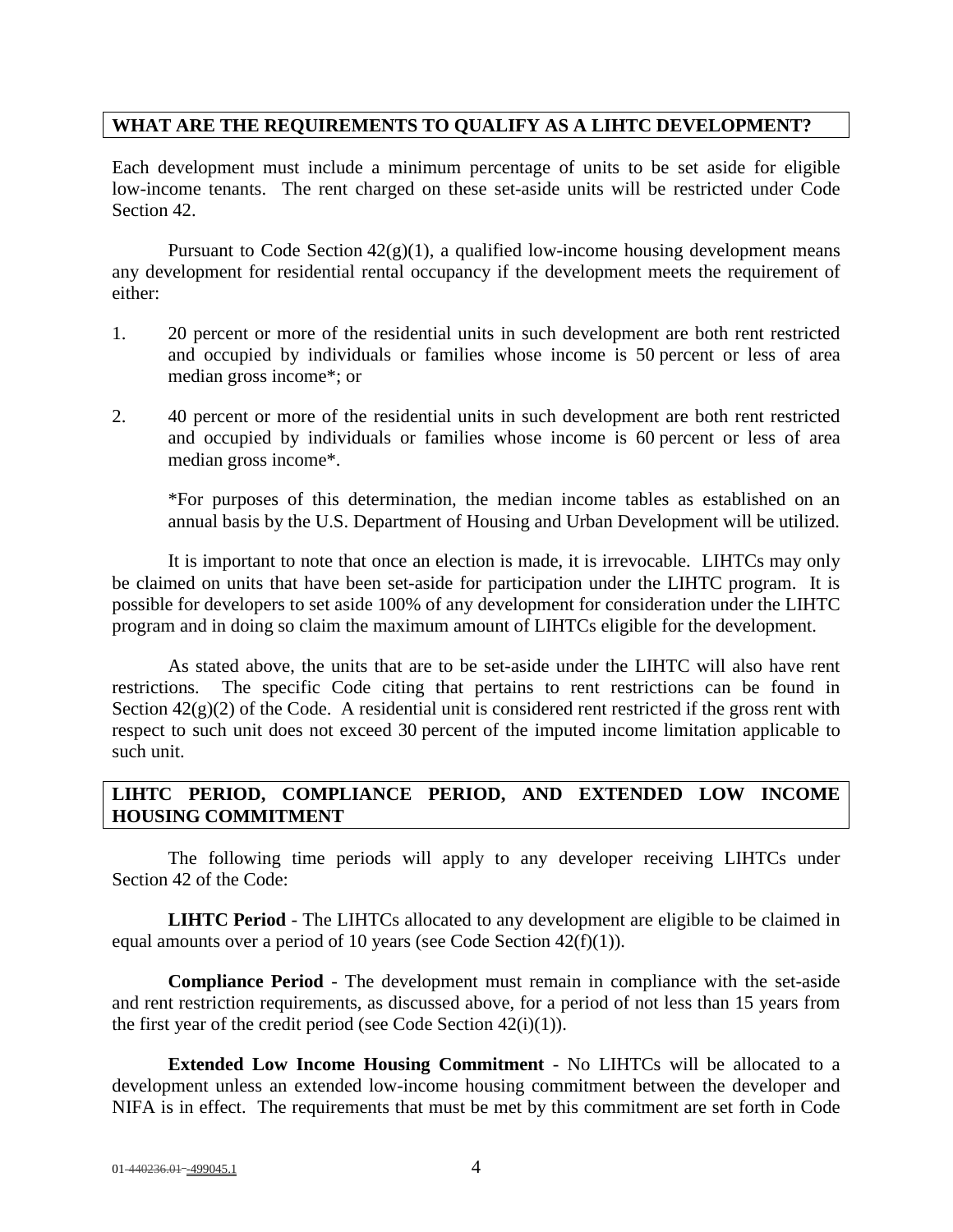Section  $42(h)(6)$ . The minimum period covered by the extended low income housing commitment, for purposes of the State of Nebraska, will be 30 years from the close of the compliance period (see Code Section 42(h)(6)(D)). Therefore, the development will be required to maintain its affordable housing characteristics for a period of **45 years**. There are, however, two provisions for the early release of the extended low-income housing commitment, each of which is discussed below:

- 1. Pursuant to Code Section  $42(h)(6)(E)(i)(I)$ , the extended low-income housing commitment shall terminate on the date the development is acquired by foreclosure (or instrument in lieu of foreclosure) unless the Secretary of the Treasury determines that such acquisition is part of an arrangement with the taxpayer, a purpose of which is to terminate the extended use period. However, under the preceding provision, the development owner may not evict or terminate the tenancy (other than for good cause) of an existing tenant of any low-income unit, or increase the gross rent with respect to such unit that is not otherwise permitted under the LIHTC program, for a period of not less than three years. (see Code Section  $42(h)(6)(E)(ii)$ ).
- 2. Pursuant to Code Section  $42(h)(6)(E)(i)(II)$ , if at the close of the 14th year of the compliance period the development owner provides NIFA with a written request to find a purchaser to acquire its interest in the low-income portion of the building. NIFA will then be given a period of one year to find such a purchaser and offer the development at a predetermined purchase price. If no such purchaser comes forward to acquire the low-income portion of the development by the end of the one-year period, then the extended low-income housing commitment will be released. (see Code Sections  $42(h)(6)(F)$ ,  $(G)$ ,  $(H)$ , and  $(I)$ ). However, pursuant to Section 5 ofin no event shall the development owner present a written request to NIFA as set forth above prior to the expiration of the Required Number of Years set forth in the Land Use Restriction Agreement, the developer waives the early release under this provision associated with the development.

# **HOW DOES AN APPLICANT APPLY FOR THE LIHTC?**

For a development to be considered for LIHTCs, a LIHTC Application must be submitted to NIFA in conformance with the NIFA's Qualified Allocation Plan and LIHTC Application during a published acceptance round. All LIHTC Application rounds are published in NIFA's Qualified Allocation Plan. Additionally, the developments must conform to the requirements of Code Section 42 to be eligible for LIHTCs. Developments not meeting the requirements of Code Section 42 will be rejected by NIFA. The Qualified Allocation Plan and LIHTC Application can be obtained from NIFA.

In 2003,2004, NIFA will utilize set-aside categories for the allocation of LIHTCs. The actual set-aside categories and percentages associated with each are detailed in the 20032004 Qualified Allocation Plan. Developments will be considered on a descending order based upon total points awarded by NIFA for both threshold and selection criteria. LIHTC Applications will be prioritized against other LIHTC Applications received during the published acceptance round.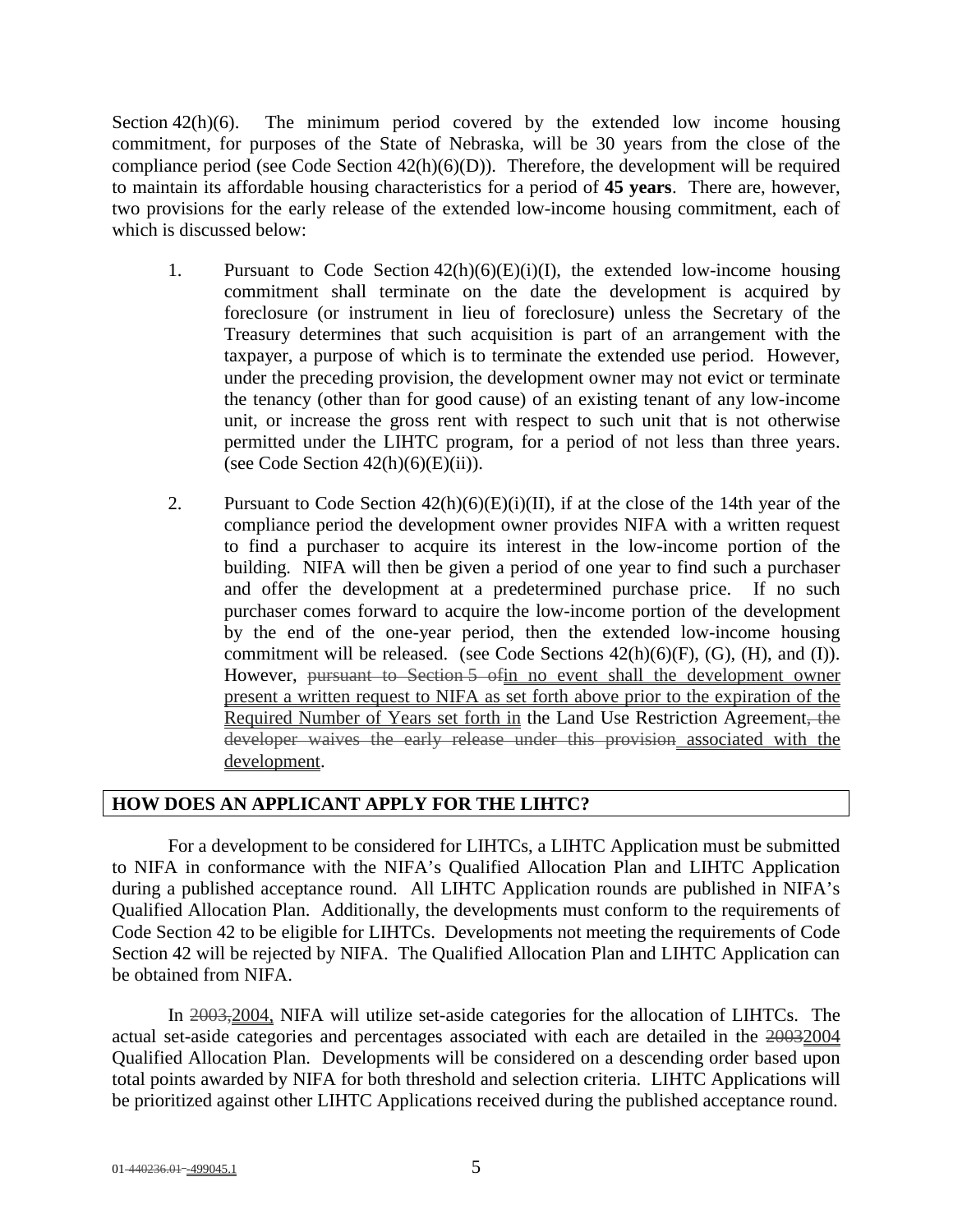#### **CALCULATION OF THE LIHTC AMOUNT**

Probably the most common mistake in submitting an LIHTC Application is the calculation of the maximum allowable LIHTC. In attempting to address this issue, NIFA will incorporate actual LIHTC Application pages to further demonstrate the method of calculating the LIHTC.

In conjunction with the determination of the maximum allowable LIHTC for any particular development, NIFA will review the LIHTC Application for the feasibility of the proposed development and its potential to remain a viable low-income housing development throughout the compliance period. These issues also enter into NIFA's final decision concerning the prospects of allocating LIHTCs to any development.

To determine the maximum amount of LIHTCs, NIFA will utilize three basic approaches. The first approach takes into consideration the qualified basis of the development in question. Qualified basis is the amount of depreciable capital improvements to be made to the development during the development process multiplied by the applicable fraction which is equal to the lesser of the percentage of units set-aside for occupancy by low-income tenants under the LIHTC program or the percentage of floor space attributable to the low-income set-aside units. A more in-depth discussion pertaining to the applicable fraction will be provided later in this Guide.

It is important to note that those applicants who do not wish to set-aside 100 percent of available units for occupancy by low-income tenants still must adhere to the applicable fraction requirement, as this factor will be used in the final determination of the maximum allowable LIHTC.

The second approach to determining the maximum allowable LIHTCs for any development is commonly referred to as the Equity/Funding Gap determination. Under this analysis, NIFA will analyze the total development costs associated with the creation of affordable housing. NIFA will then analyze the total sources of funding (development financing) to be obtained to meet these development costs. The resulting difference between the cost of development and available financing is the Equity/Funding Gap. After the Equity/Funding Gap has been determined, NIFA will then calculate the amount of LIHTCs needed to fill this funding gap.

The final approach that NIFA will utilize is composed of the amount of LIHTCs requested by the developer. The concept behind this approach is for NIFA not to blindly provide the developer with more LIHTCs than it requested in the first place.

Upon reaching a final determination under each of the above listed three approaches, NIFA will then select that approach that is the lowest in terms of LIHTC amount.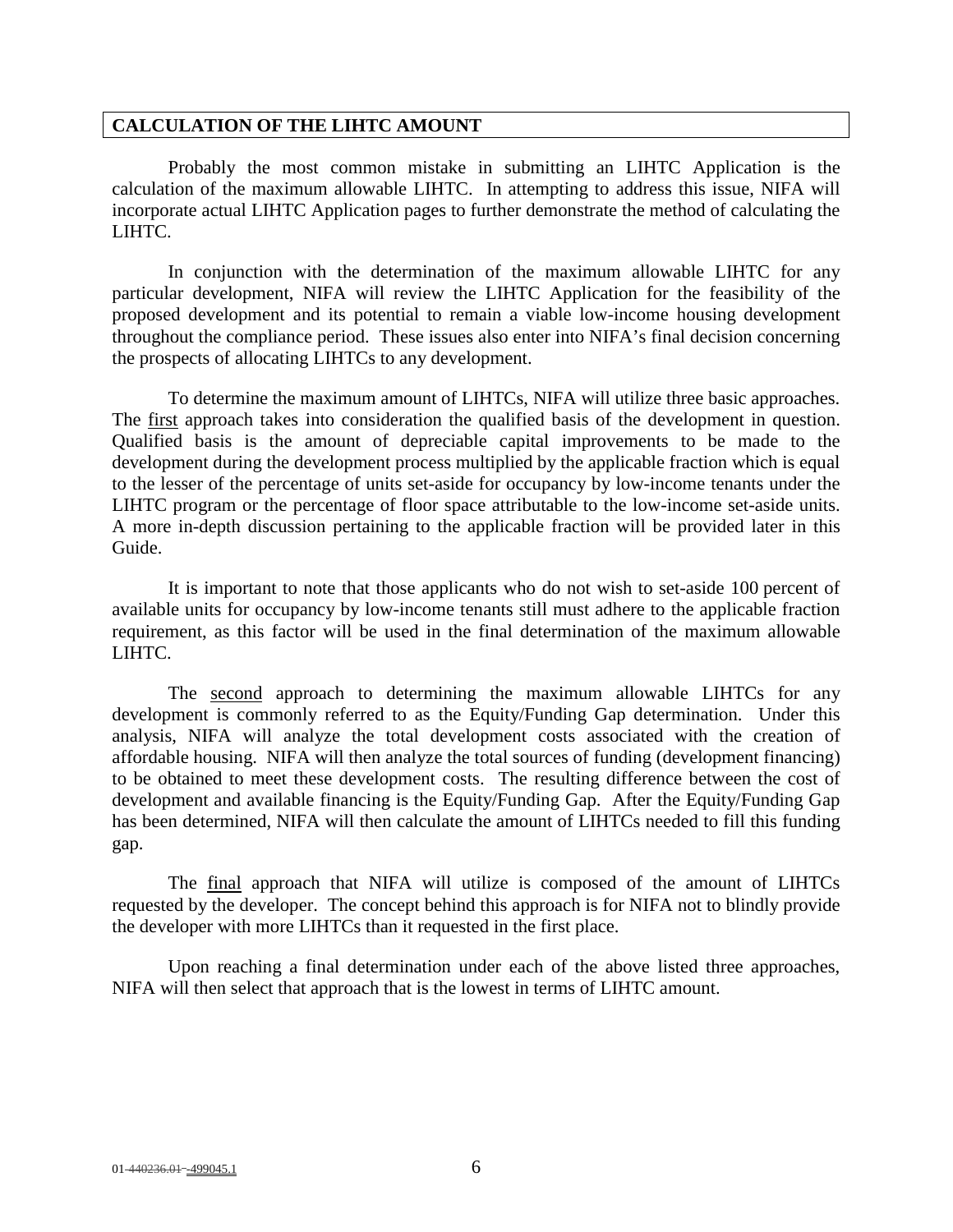#### **QUALIFIED BASIS DETERMINATION**

In providing a demonstration of how to calculate the maximum amount of LIHTC based upon the qualified basis approach, NIFA will utilize the example of the acquisition and rehabilitation of a development.

Under this example, NIFA is assuming that the development was acquired for \$1.25 million and required \$1 million in subsequent rehabilitation. The following is a "walk through" process for completing the Development Cost Schedule, as it appears within the LIHTC Application. Those sections of the Development Cost Schedule that are crossed out (XXXXX) mean that no qualified basis is allowable for that particular cost category under either the acquisition or new construction/rehabilitation components.

Part A of the Development Cost Schedule pertains to the cost of acquiring the land and existing building. Due to the fact that LIHTCs are only allowable on depreciable capital improvements, the cost of the land is not includable in eligible basis, and must be subtracted from total development costs when determining eligible basis.

Developments in which building acquisition costs will be allowable for LIHTCs will be more thoroughly discussed during a later in this Guide. To receive LIHTC for acquisition costs, the developer must submit to NIFA either a current real estate tax valuation, clearly showing the percentage of total property value attributable to the land, or a purchase contract that clearly references the amount of the purchase price, which is reasonably attributable to the land.

The cost items requested in parts B, C, D, E, F, G, H, L, and I are considered self-explanatory. Syndication costs as provided for in part J relate to any and all expenditures associated with the syndication of the LIHTCs.

\*Developer, contractor, and consultant overhead and profit fees will be allowed on new construction and rehabilitation developments. For purposes of determining the amount of LIHTCs allowable to a development, NIFA may limit the amount of such fees included in eligible basis to an amount of not more than **20%** of eligible basis costs, excluding the fees. If the developer, contractor and consultant fees exceed the maximum percentage of 20%, the applicant must provide a written explanation for the variation. Acceptance of such explanation is at the sole discretion of NIFA. When an identity of interest exists between the developer and contractor, NIFA may reduce the amount of such fees includable in eligible basis where it deems such fees excessive. Applicants should further be aware that NIFA may reduce the amount of LIHTCs to achieve the range of 20% for these fees.

NIFA will scrutinize total development costs to ensure that they are reasonable in light of the low-income housing objectives. In determining whether or to what extent a development qualifies for an allocation of LIHTCs, NIFA may compare such factors as projected cost per bedroom, LIHTCs per bedroom or other meaningful measures against standards or averages deemed reasonable (such as industry cost standards and/or average costs from competing developments).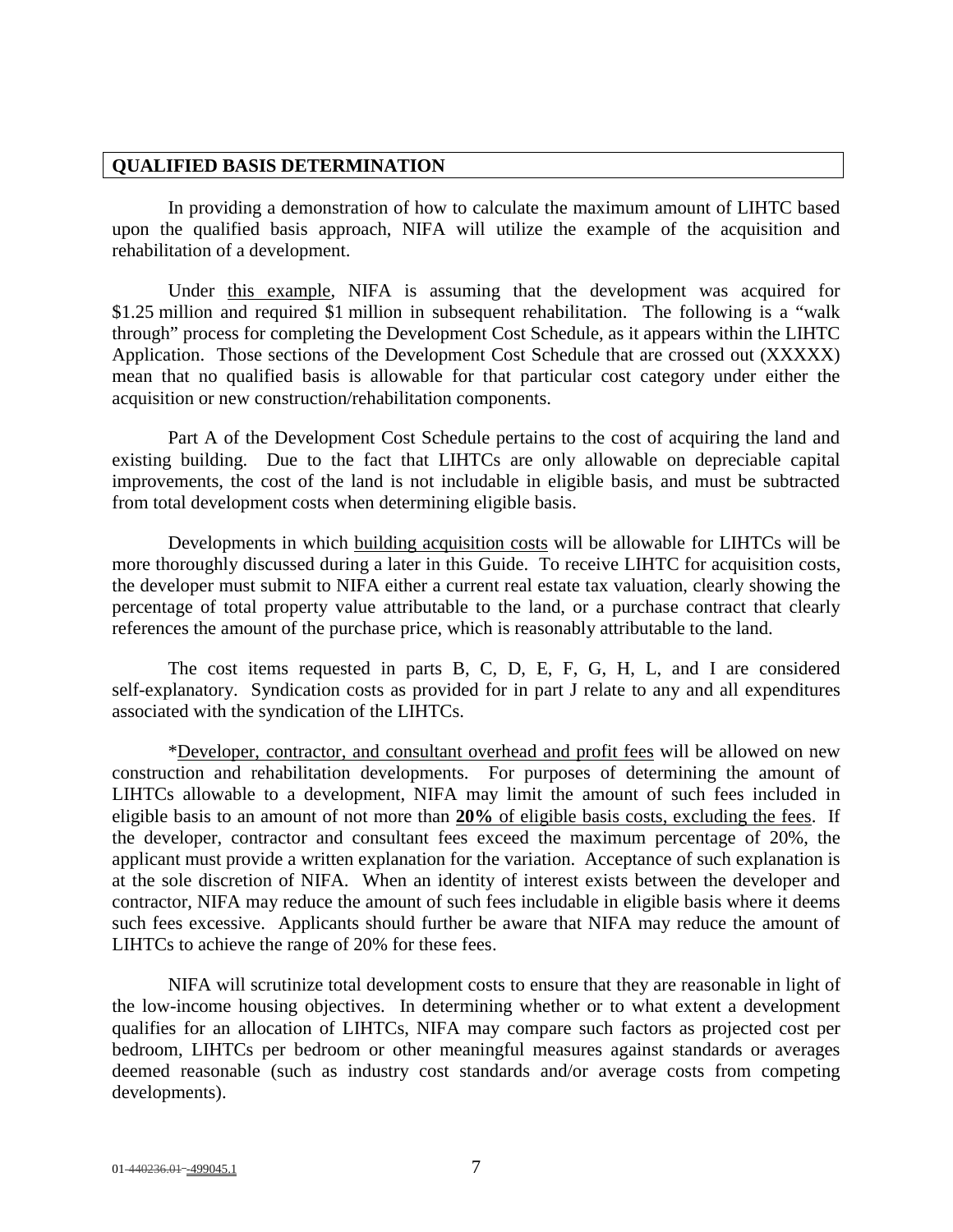When a LIHTC Application represents both a request for both acquisition and rehabilitation LIHTC, as the example depicts, a developer fee in an amount no greater than 5% of the building acquisition costs, excluding the cost of the land and fees associated with the purchase of the land will be allowable in the eligible basis of the development. Acquisition costs of the existing building(s) must be supported by an appraisal from an unrelated third party and a settlement statement.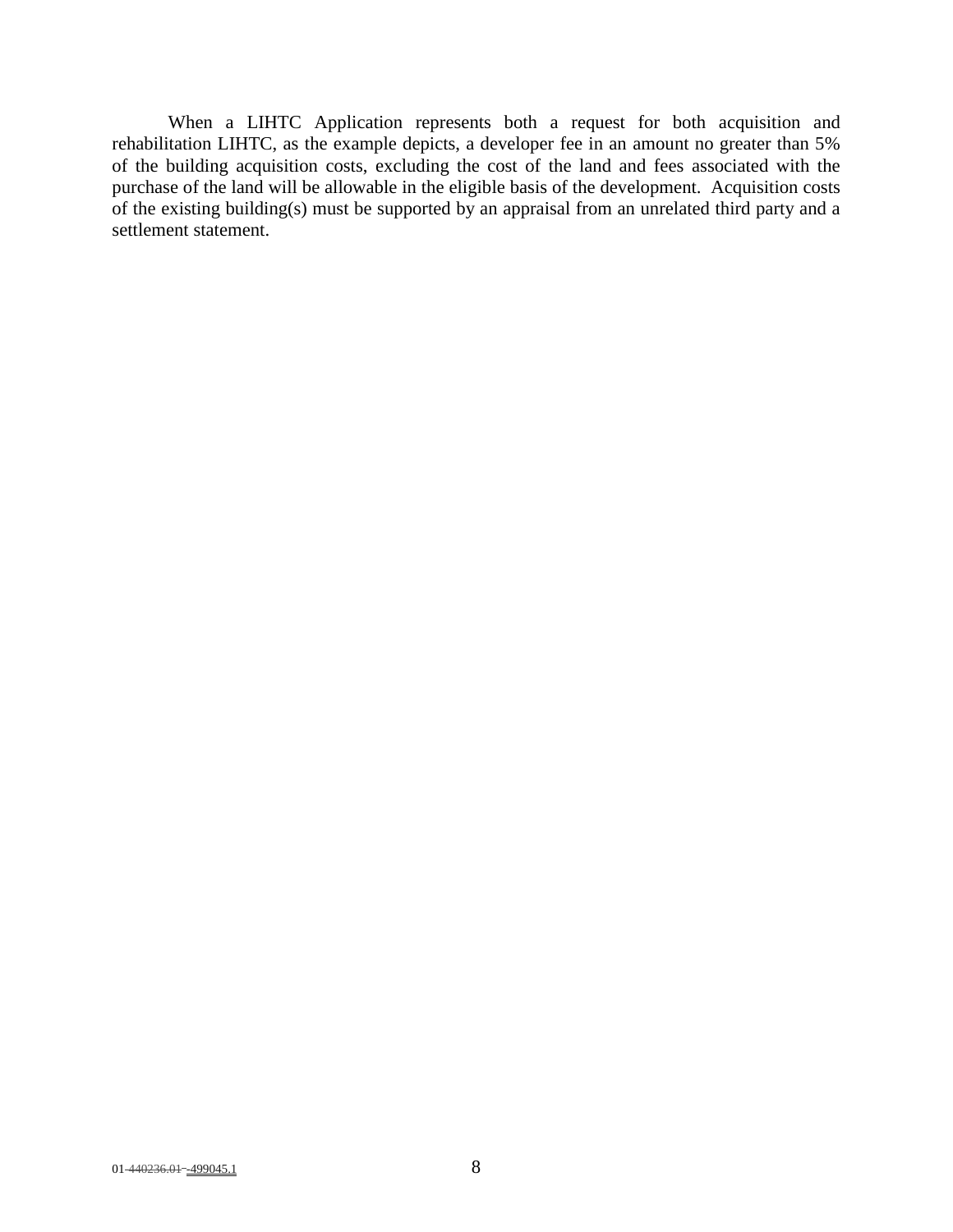# **DEVELOPMENT COST SCHEDULE**

|            |                                                                                                                                                                        | <b>Actual or Est.</b><br><b>Development</b><br><b>Costs</b> | <b>Acquisition Basis</b>                                  | <b>New Construction/</b><br><b>Rehabilitation</b><br><b>Basis</b>                                                                                                                                                                                                                                                                                                                                   |
|------------|------------------------------------------------------------------------------------------------------------------------------------------------------------------------|-------------------------------------------------------------|-----------------------------------------------------------|-----------------------------------------------------------------------------------------------------------------------------------------------------------------------------------------------------------------------------------------------------------------------------------------------------------------------------------------------------------------------------------------------------|
| (A)        | <b>Purchase of land and buildings</b>                                                                                                                                  |                                                             |                                                           |                                                                                                                                                                                                                                                                                                                                                                                                     |
|            | Land<br><b>Existing building</b><br><b>Demolition</b>                                                                                                                  | \$<br>250,000<br>\$<br>1,000,000                            | <b>XXXXXX</b><br>\$1,000,000<br><b>XXXXXX</b>             | XXXXXX<br>XXXXXX<br><b>XXXXXX</b>                                                                                                                                                                                                                                                                                                                                                                   |
| <b>(B)</b> | Site work                                                                                                                                                              |                                                             |                                                           |                                                                                                                                                                                                                                                                                                                                                                                                     |
|            | Site grading, clearing, etc.<br>Off site improvements                                                                                                                  | $\frac{\text{S}}{\text{S}}$                                 | XXXXXX<br><b>XXXXXX</b><br><b>XXXXXX</b>                  | $\frac{\S_{\frac{1}{2}}}{\S_{\frac{1}{2}}}{\S_{\frac{1}{2}}}{\S_{\frac{1}{2}}}{\S_{\frac{1}{2}}}{\S_{\frac{1}{2}}}{\S_{\frac{1}{2}}}{\S_{\frac{1}{2}}}{\S_{\frac{1}{2}}}{\S_{\frac{1}{2}}}{\S_{\frac{1}{2}}}{\S_{\frac{1}{2}}}{\S_{\frac{1}{2}}}{\S_{\frac{1}{2}}}{\S_{\frac{1}{2}}}{\S_{\frac{1}{2}}}{\S_{\frac{1}{2}}}{\S_{\frac{1}{2}}}{\S_{\frac{1}{2}}}{\S_{\frac{1}{2$<br><b>XXXXXX</b><br>\$ |
| (C)        | <b>Rehab/new construction cost</b>                                                                                                                                     |                                                             |                                                           |                                                                                                                                                                                                                                                                                                                                                                                                     |
|            | New building hard costs<br><b>Rehabilitation hard costs</b><br><b>Contractor overhead</b><br><b>Contractor profit</b>                                                  | \$<br>\$<br>1,000,00<br>\$<br>50,000<br>\$<br>50,000        | XXXXXX<br><b>XXXXXX</b><br><b>XXXXXX</b><br><b>XXXXXX</b> | \$<br>\$<br>1,000,000<br>\$<br>50,000<br>\$<br>50,000                                                                                                                                                                                                                                                                                                                                               |
| (D)        | <b>Other Development Costs</b>                                                                                                                                         |                                                             |                                                           |                                                                                                                                                                                                                                                                                                                                                                                                     |
|            | Property appraisal<br>(*NOTE: Includable in basis if for determining feasibility of development. If for permanent financing not<br>includable.)<br><b>Market study</b> | 5,000<br>S<br>\$<br>2,500                                   | <b>XXXXXX</b><br>XXXXXX                                   | 5,000*<br>\$<br>\$<br>2,500                                                                                                                                                                                                                                                                                                                                                                         |
|            | <b>Environmental study</b>                                                                                                                                             | \$<br>1,500                                                 | <b>XXXXXX</b>                                             | \$<br>1,500                                                                                                                                                                                                                                                                                                                                                                                         |
| (E)        | <b>Contingency</b>                                                                                                                                                     |                                                             |                                                           |                                                                                                                                                                                                                                                                                                                                                                                                     |
|            | <b>Construction contingency</b>                                                                                                                                        | 95,000<br>\$<br>\$                                          | XXXXXX<br><b>XXXXXX</b>                                   | 95,000<br>\$                                                                                                                                                                                                                                                                                                                                                                                        |
| (F)        | Architectural/engineering cost                                                                                                                                         |                                                             |                                                           |                                                                                                                                                                                                                                                                                                                                                                                                     |
|            | For design<br>For supervision<br>Other_                                                                                                                                | \$<br>25,000<br>\$<br>15,000<br>\$                          | <b>XXXXXX</b><br>XXXXXX<br>XXXXXX                         | \$<br>25,000<br>\$<br>15,000<br>\$                                                                                                                                                                                                                                                                                                                                                                  |
| (G)        | <b>Construction period costs</b>                                                                                                                                       |                                                             |                                                           |                                                                                                                                                                                                                                                                                                                                                                                                     |
|            | <b>Insurance</b><br><b>Construction loan interest</b><br><b>Origination fee</b><br><b>Credit enhancement fee</b><br><b>Bridge loan expense</b>                         | 5,000<br>\$<br>\$<br>12,000<br>\$<br>\$<br>\$               | XXXXXX<br><b>XXXXXX</b><br>XXXXXX<br>XXXXXX<br>XXXXXX     | \$<br>5,000<br>\$<br>12,000<br>\$<br>\$<br>\$                                                                                                                                                                                                                                                                                                                                                       |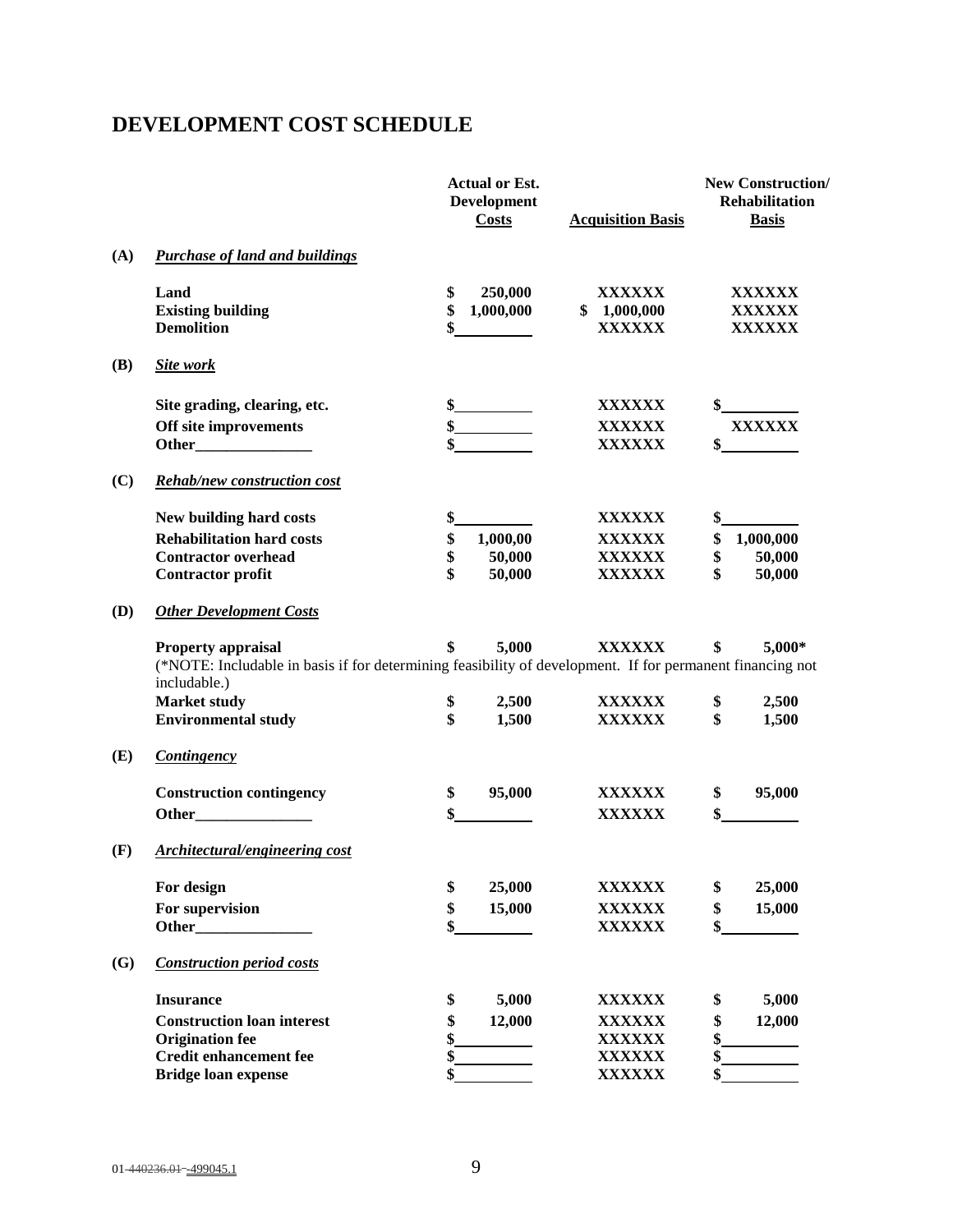|                |                                              | <b>Actual or Est.</b><br><b>Development</b><br>Costs | <b>Acquisition Basis</b> | <b>New Construction/</b><br><b>Rehabilitation</b><br><b>Basis</b> |
|----------------|----------------------------------------------|------------------------------------------------------|--------------------------|-------------------------------------------------------------------|
| (H)            | <b>Financing fees and expenses</b>           |                                                      |                          |                                                                   |
|                | <b>Bond premium</b>                          | \$                                                   | XXXXXXX                  | XXXXXXX                                                           |
|                | <b>Credit report</b>                         | \$                                                   | <b>XXXXXXX</b>           | XXXXXXX                                                           |
|                | Perm. loan orig. fee                         | \$<br>30,000                                         | XXXXXXX                  | <b>XXXXXXX</b>                                                    |
|                | Perm. loan enhancement                       | \$                                                   | <b>XXXXXXX</b>           | <b>XXXXXXX</b>                                                    |
|                | <b>Cost of underwriter</b>                   | \$                                                   | <b>XXXXXXX</b>           | <b>XXXXXXX</b>                                                    |
|                | Title and recording                          | \$<br>5,000                                          | XXXXXXX                  | XXXXXXX                                                           |
|                | <b>Counsel fee</b>                           | \$                                                   | XXXXXXX                  | XXXXXXX                                                           |
|                |                                              | \$                                                   | XXXXXXX                  | <b>XXXXXXX</b>                                                    |
| (I)            | Soft costs                                   |                                                      |                          |                                                                   |
|                | <b>LIHTC</b> fees                            | 5,000<br>\$                                          | XXXXXXX                  | 5,000<br>\$                                                       |
|                | <b>LIHTC</b> consultant fee                  | \$<br>10,000                                         | XXXXXXX                  | <b>XXXXXXX</b>                                                    |
|                | (Note: LIHTC fees can be included in basis.) |                                                      |                          |                                                                   |
| $(\mathbf{J})$ | <b>Syndication costs</b>                     |                                                      |                          |                                                                   |
|                | Organizational                               | \$<br>15,000                                         | XXXXXXX                  | XXXXXXX                                                           |
|                | <b>Tax opinion</b>                           | \$<br>5,000                                          | XXXXXXX                  | XXXXXXX                                                           |
|                | Other                                        | \$                                                   | XXXXXXX                  | XXXXXXX                                                           |
| (K)            | Developer fees                               |                                                      |                          |                                                                   |
|                | Developer overhead                           | \$                                                   |                          | \$                                                                |
|                | <b>Developer fee</b>                         | \$<br>313,000                                        | \$<br>50,000             | \$<br>263,000                                                     |
| (L)            | <b>Developmentt reserves</b>                 |                                                      |                          |                                                                   |
|                | <b>Rent-up reserves</b>                      | 30,000<br>\$                                         | XXXXXXX                  | XXXXXXX                                                           |
|                | <b>Operating reserves</b>                    | \$<br>25,000                                         | XXXXXXX                  | XXXXXXX                                                           |
|                | <b>Other</b>                                 | \$                                                   | <b>XXXXXXX</b>           | <b>XXXXXXX</b>                                                    |
|                | <b>Total residential costs:</b>              | \$<br>2,949,000                                      | 1,050,000                | 1,529,000<br>\$                                                   |
|                | <b>Total commercial space costs:</b>         | \$                                                   | XXXXXXX                  | XXXXXXX                                                           |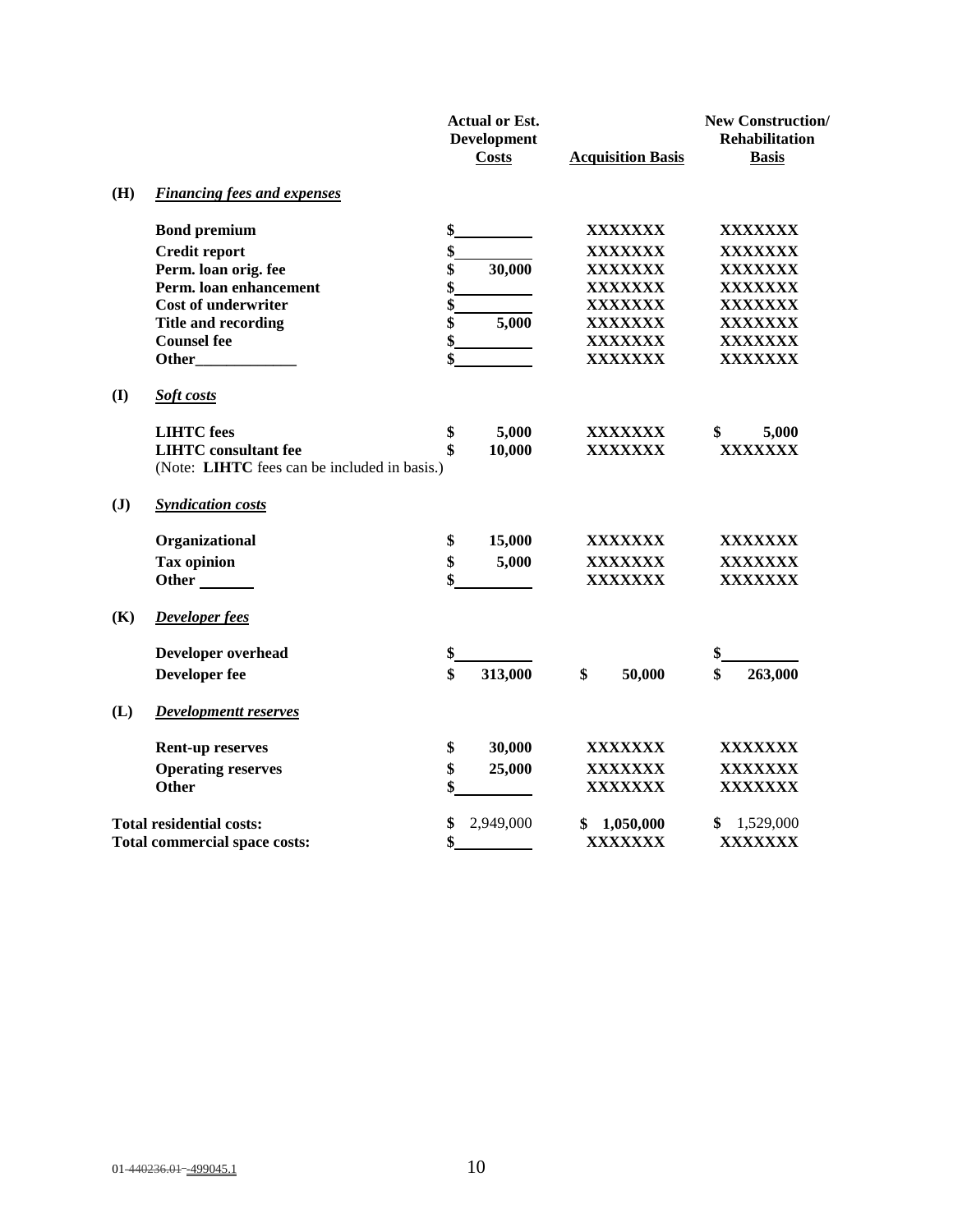| <b>Deduct from basis:</b>                             |                 |                 |
|-------------------------------------------------------|-----------------|-----------------|
| <b>Grant proceeds</b>                                 | (\$             | (\$             |
| <b>B.M.R.</b> federal loans                           | (\$             | (\$             |
| Non-qualified non-recourse financing                  | (\$             | (\$             |
| Non-qualified portion of higher quality units         |                 |                 |
| (Section $42(d)(5)$ )                                 | (\$             | (\$             |
| Historic credits (on residential portion only)        |                 |                 |
| <b>TOTAL ELIGIBLE BASIS</b>                           | 1,050,000<br>\$ | 1,529,000       |
| High cost area adjustment $(x 130\%)$                 |                 |                 |
| (no adjustment is allowed for acquisition costs)      | XXXXXXX         | xxxxxxxx        |
| <b>TOTAL ADJUSTED ELIGIBLE BASIS</b>                  | 1,050,000<br>\$ | \$<br>1,529,000 |
| Multiplied by the applicable fraction                 | 100%            | 100%            |
| <b>TOTAL QUALIFIED BASIS</b>                          | 1,050,000<br>\$ | \$<br>1,529,000 |
| <b>Multiplied by the Applicable Credit Percentage</b> | $4.0\%$         | $9.0\%$         |
| <b>TOTAL AMOUNT OF LIHTC REOUESTED</b>                | <u>42.000</u>   | <u>137.610</u>  |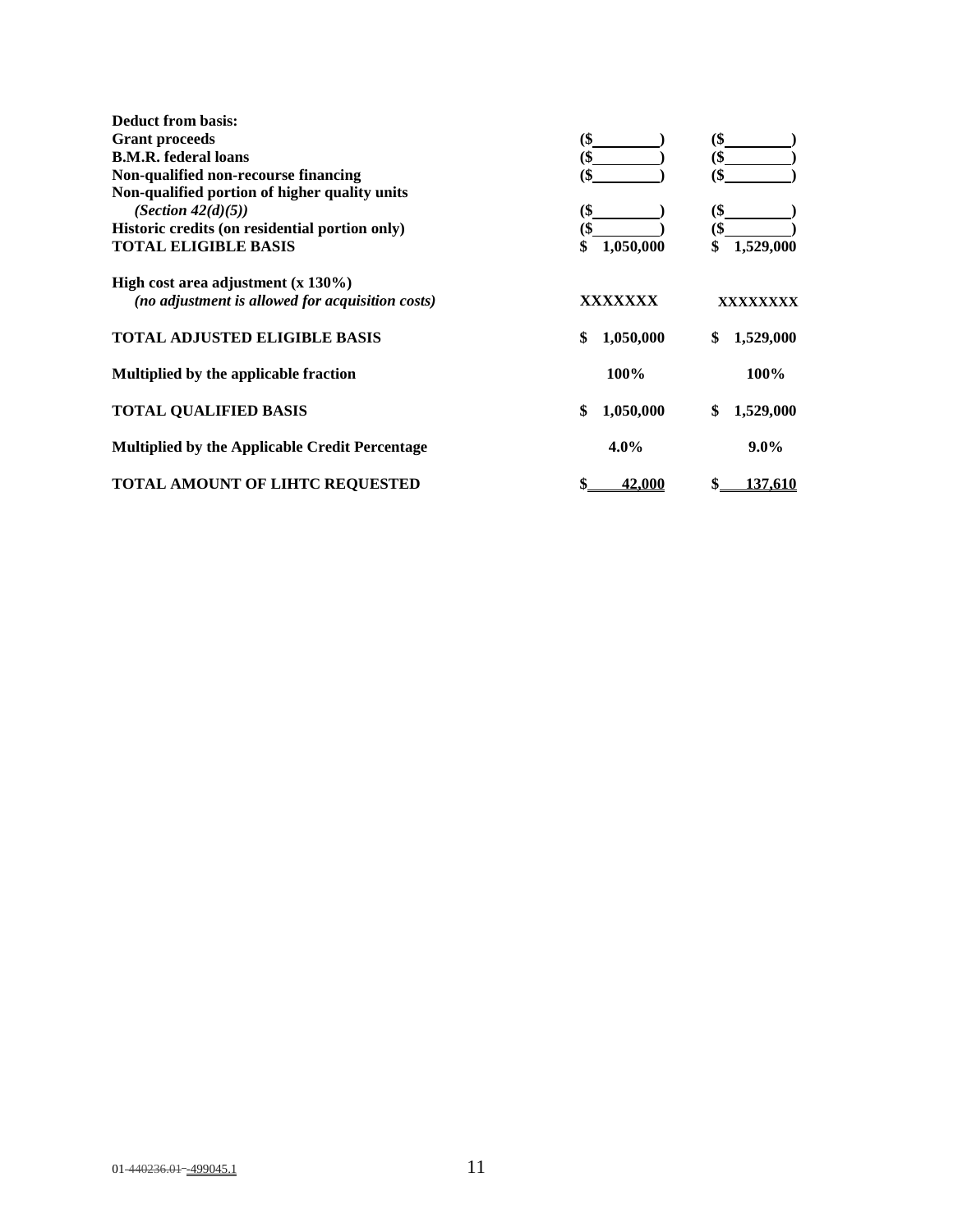Upon the completion of the cost items specified within the development cost section of the LIHTC Application, the applicant will then **deduct** from the total residential costs the following items:

- 1. **Grant proceeds**  Pursuant to Code Section 42(d)(5)(A), any grant of which any portion is funded with Federal fund, will require that the eligible basis for that development to be reduced by the amount of such grant. Simply stated this means that if a development receives a Federal grant, then the amount of that grant must be subtracted from the total residential costs prior to the determination of LIHTCs. A similar rule applies to costs financed with the proceeds of state grants.
- 2. **Below market rate (B.M.R.) federal loans**  Pursuant to Code Section 42(i)(2)(B), developments receiving financing the source of which is from Federal funds, with an interest rate that is below the applicable federal rate, may either (i) reduce eligible basis by the amount of such financing or (ii) reduce the applicable LIHTC percentage from nine percent to four percent. A demonstration will be provided below for this scenario.
- 3. **Non-qualified non-recourse financing** The provisions for this reduction are provided for within Code Section 42(k) pertaining to the At-Risk Rules. Generally, non-qualified non-recourse financing is considered to be non-recourse seller financing. In the instance where a developer acquires property, and, as a portion of the acquisition price, the purchaser provides a note to the seller, the amount of such financing provided for within this note would be deducted from the total residential costs. (Note, not applicable to widely held corporations).
- 4. **Non-qualified portion of higher quality unit** Pursuant to Code Section 42(d)(3), in the instance where there exists a disproportionate standard between the quality of the non-set-aside units and those units set aside for low-income families and individuals, the developer must deduct the costs associated with those higher quality units from the total residential costs.
- 5. **Historic Rehabilitation Tax Credit** In the instance where a development receives both the historic rehabilitation tax credits and low-income housing tax credits, the amount of the historic rehabilitation tax credits must be deducted from the rehabilitation portion of the total residential costs prior to the determination of the LIHTC.

Through the deduction of the above listed items, the applicant has taken the total residential costs associated with the creation of the development and filtered them into what is referred to as eligible basis, which is covered in Code Section 42(d).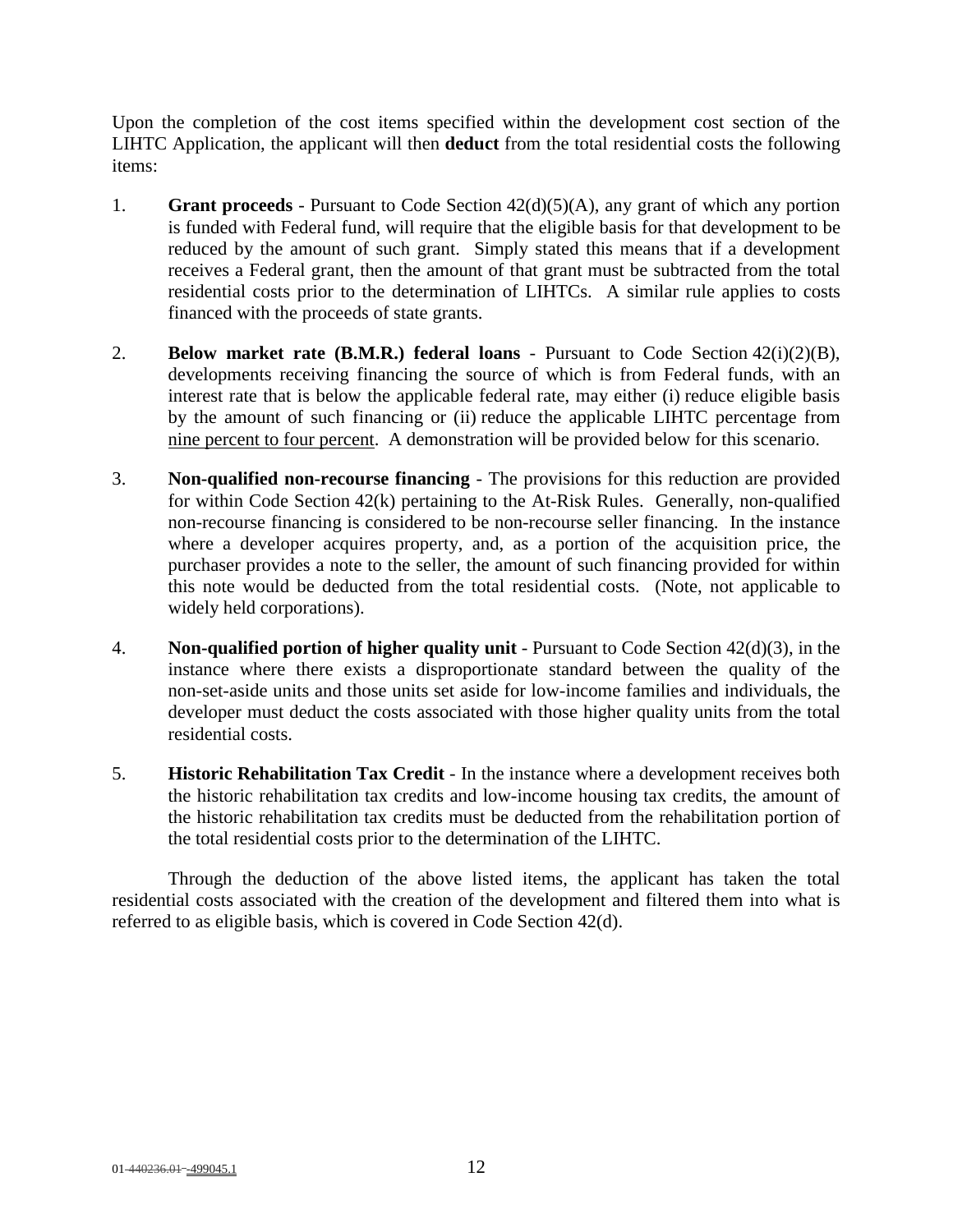To take the development from total eligible basis to total qualified basis, the developer must apply the applicable fraction as previously discussed in this Guide. The **applicable fraction** is defined in Code Section  $42(c)(1)(B)$  as the smaller of either the unit fraction or floor space fraction:

1. **Unit Fraction** - Pursuant to Code Section 42(c)(1)(C), the unit fraction equals the amount of low-income units divided by the total number of units (vacant or occupied) within the development.

Low-Income Units  $\div$  Total Units  $=$  Unit Fraction

2. **Floor Space Fraction** - Pursuant to Code Section 42(c)(1)(D), the floor space fraction equals the total floor space attributable to the low-income units divided by the total floor space (whether or not occupied) of the property.

Low-Income Floor Space  $\div$  Total Floor Space = Floor Space Fraction

By multiplying the eligible basis, as previously determined, times the applicable fraction, the applicant will arrive at the qualified basis of the development. To determine the maximum LIHTCs allowable under the qualified basis determination, the developer must multiply the qualified basis by the applicable credit percentage rate.

For purposes of the initial analysis of the LIHTC Application, the developer should utilize **four percent** as the applicable credit percentage rate for allowable acquisition costs and new construction/rehabilitation costs utilizing federal subsides, as provided for in Code Section 42(i)(2)(A). For all other new construction/substantial rehabilitation costs, the developer will utilize **nine percent** as the applicable credit percentage rate.

At either the date on which the building is placed-into-service or at the election of the developer, NIFA will fix the applicable credit percentage rate pursuant to Section 42(b)(2) of the Code. The applicable credit percentage rate is set each month by the Secretary of the Treasury.

In the example provided above, the maximum annual amount of LIHTCs that may be claimed under the qualified basis determination would be  $$179,610$  ( $$42,000 + $137,610$ ).

Utilizing the same total residential costs as provided for above, NIFA will now provide examples of how to determine the maximum LIHTCs allowable, through the qualified basis method, under a number scenarios.

#### **DEVELOPMENTS LOCATED IN A QUALIFIED CENSUS TRACT (QCT).**

Developments located in QCTs may be eligible to have their new construction/rehabilitation eligible basis increased by 30%, as provided for in Code Section  $42(d)(5)(C)$ . The increase to eligible basis, for developments located in a qualified census tract, is not allowable on the acquisition cost of existing buildings. The definition of a QCT is provided below: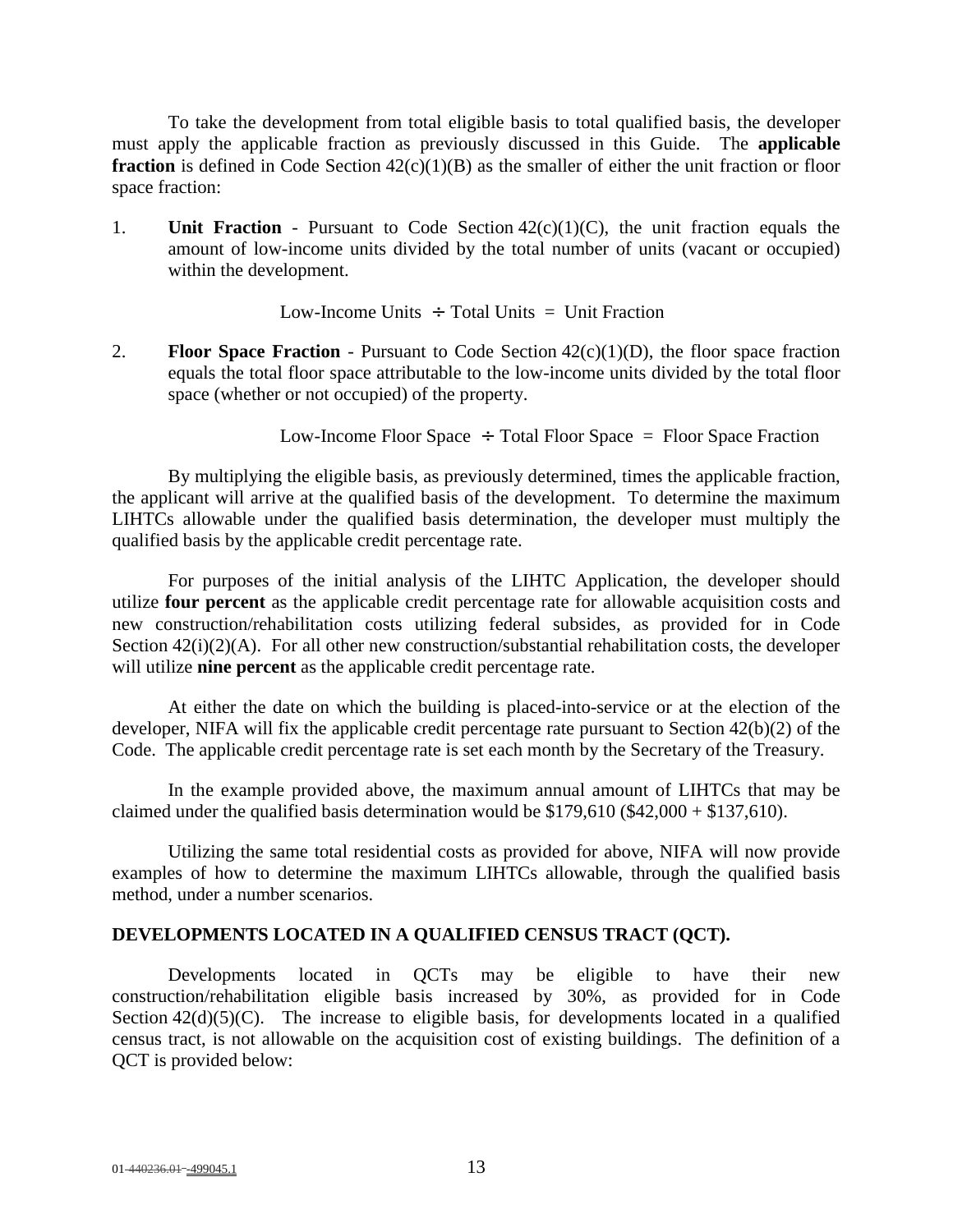**Qualified Census Tract** - Pursuant to Code Section 42(d)(5)(C)(ii), a QCT is defined as any census tract so designated by the Secretary of Housing and Urban Development and, for the most recent year for which census data are available on household income in such tract, either in which 50 percent or more of the households have an income that is less than 60 percent of the area median gross income for such year or which has a poverty rate of at least 25 percent.

The Secretary of Housing and Urban Development designates those areas that will receive the additional benefits inherent by increasing the eligible basis. On an annual basis, NIFA receives a listing of these QCTs and provides the information to you on page 20 of this Guide and in the LIHTC Application.

In providing this example of how to calculate the maximum LIHTCs allowable when a development is located in a QCT, NIFA will use the example as previously provided:

| <b>TOTAL ELIGIBLE BASIS</b>                                                   | 1,050,000<br>\$ | \$1,529,000           |
|-------------------------------------------------------------------------------|-----------------|-----------------------|
| High cost area adjustment<br>(no adjustment is allowed for acquisition costs) |                 | multiplied by<br>130% |
| <b>TOTAL ADJUSTED ELIGIBLE BASIS</b>                                          | 1,050,000       | 1,987,700             |
| Multiplied by the applicable fraction                                         | 100%            | 100%                  |
| <b>TOTAL QUALIFIED BASIS</b>                                                  | 1,050,000<br>S. | \$1,987,700           |
| Multiplied by the Applicable Credit Percentage<br>Rate                        | 4.0%            | 9.0%                  |
|                                                                               |                 |                       |
| <b>TOTAL AMOUNT OF LIHTC REQUESTED</b>                                        | 42,000          | \$<br>178,893         |

In this example, the new adjusted eligible basis for the rehabilitation portion of the total residential costs has been increased from \$1,529,000 to \$1,987,700, which accounts for the 30% increase. The result of this increase in eligible basis, holding all other factors constant, is that the LIHTCs allowable for the rehabilitation has increased from \$137,610 to \$178,893.

As stated previously, only those areas designated by the Secretary of Housing and Urban Development, in accordance with the previously cited Code section, may be eligible to claim this increase to new construction/rehabilitation basis (see page 20).

#### **Developments Receiving Federal Subsidy**

Developments receiving below market interest rate financing funded in whole or in part through Federal funds will be required to reduce the applicable credit percentage rate associated with the new construction/rehabilitation qualified basis from nine percent to four percent.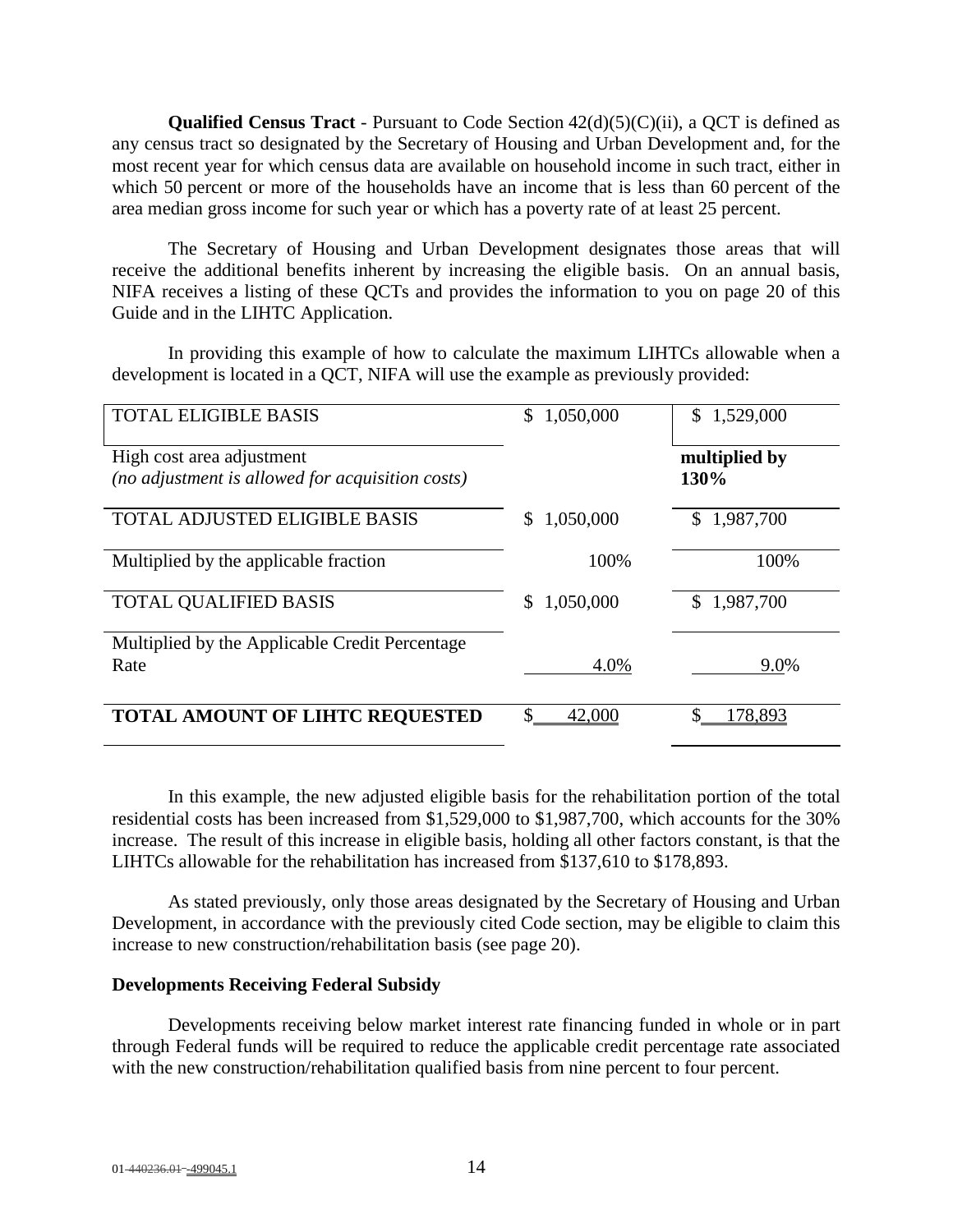The most common occurrence that leads to this reduction is when a developer receives financing from Rural Housing Services (RHS) (Farmers Home Administration) under its Section 515 program. This program provides long-term mortgage financing at a subsidized interest rate of one percent. This type of development would fall under the requirement that its applicable credit percentage rate be reduced from nine percent to four percent.

| TOTAL ADJUSTED ELIGIBLE BASIS                  | 1,050,000<br>$\mathbb{S}$ | \$1,529,000 |
|------------------------------------------------|---------------------------|-------------|
| Multiplied by the applicable fraction          | 100%                      | 100%        |
| <b>TOTAL QUALIFIED BASIS</b>                   | 1,050,000                 | \$1,529,000 |
| Multiplied by the Applicable Credit Percentage |                           |             |
| Rate                                           | 4.0%                      | 4.0%        |
| <b>TOTAL AMOUNT OF LIHTC REQUESTED</b>         | 42,000                    | 61.160      |

In the above example, the applicable credit percentage rate was reduced from the initial nine percent to four percent, in accordance with Code Section 42(b)(2)(B). The reduction in the applicable credit percentage rate resulted in a decrease of LIHTC on the rehabilitation from \$137,610 to \$61,160.

In this example, the applicant could subtract the total principal amount of the federal below market interest rate financing from total residential costs, and in doing so would be permitted to utilize an applicable credit percentage rate of nine percent for the rehabilitation costs. Developers should consult with their tax consultant to determine which approach is most beneficial to the development.

It is important to note that some forms of Community Development Block Grant (CDBG) and HOME financing are not considered below market interest rate federal loan, as provided for in Code Section  $42(i)(2)(D)$  and  $(E)$ , respectively.

#### **Developments Electing to Set-Aside Less Than 100% of the Available Unit.**

As stated previously, prior to calculating the qualified basis for any development, the developer must first multiply its eligible basis by the applicable fraction. Under the two scenarios provided above, NIFA assumed that the developer set aside 100% of the available units for occupancy by low-income individuals or families.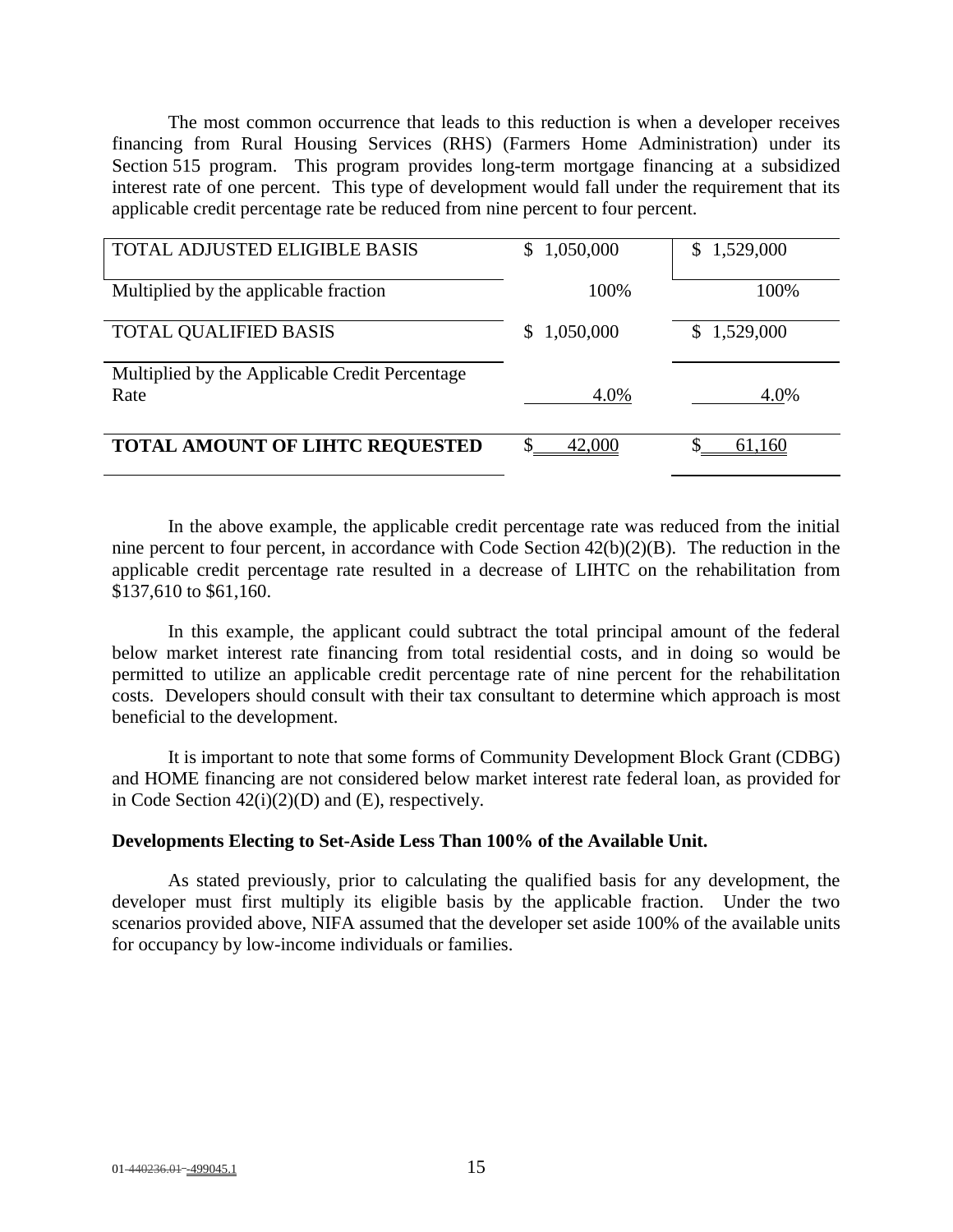| <b>Unit Composition</b> | <b>Number of Units</b> | <b>Square Footage</b> | <b>Total Square</b><br>Footage |
|-------------------------|------------------------|-----------------------|--------------------------------|
| One Bedroom Units       | 25                     | 700                   | 17,500                         |
| Two Bedroom Units       | 50                     | 900                   | 45,000                         |
| Three Bedroom Units     | 25                     | 1.100                 | 27,500                         |
| <b>TOTALS</b>           | 100                    |                       | 90,000                         |

NIFA will assume the following unit breakdown and square footage in arriving at the required applicable fraction:

For this demonstration, NIFA will assume that the developer of this property chose to set aside the following units for occupancy by low-income individuals and families:

| <b>Unit Composition</b>  | <b>Number of Units</b> | <b>Square Footage</b> | <b>Total Square</b><br>Footage |
|--------------------------|------------------------|-----------------------|--------------------------------|
| One Bedroom Units        |                        | 700                   | 11,900                         |
| <b>Two Bedroom Units</b> | 25                     | 900                   | 22,500                         |
| Three Bedroom Units      |                        | 1,100                 | 8,800                          |
| TOTALS                   | 50                     |                       | 43,200                         |

To determine the applicable fraction, the developer will need to perform both the unit fraction and floor space fraction calculations as previously provided.

As you will recall, the formula for determining the unit fraction is:

Low Income Units  $\div$  Total Units = Unit Fraction

By utilizing this formula, the corresponding unit fraction for the unit composition and set-aside portions as provided above would be  $50\%$  (50  $\div$  100 = 50%).

The formula for determining the floor space fraction once again is:

Low Income Floor Space  $\div$  Total Floor Space = Floor Space Fraction

Consequently, the appropriate floor space fraction for the unit composition and set-aside portions as provided above would be  $48\%$  (43,200  $\div$  90,000 = 48%).

Upon the completion of these two calculations, the developer would determine that the applicable fraction would be the lesser of the unit fraction or floor space fraction, or as would be the case in this example, 48%: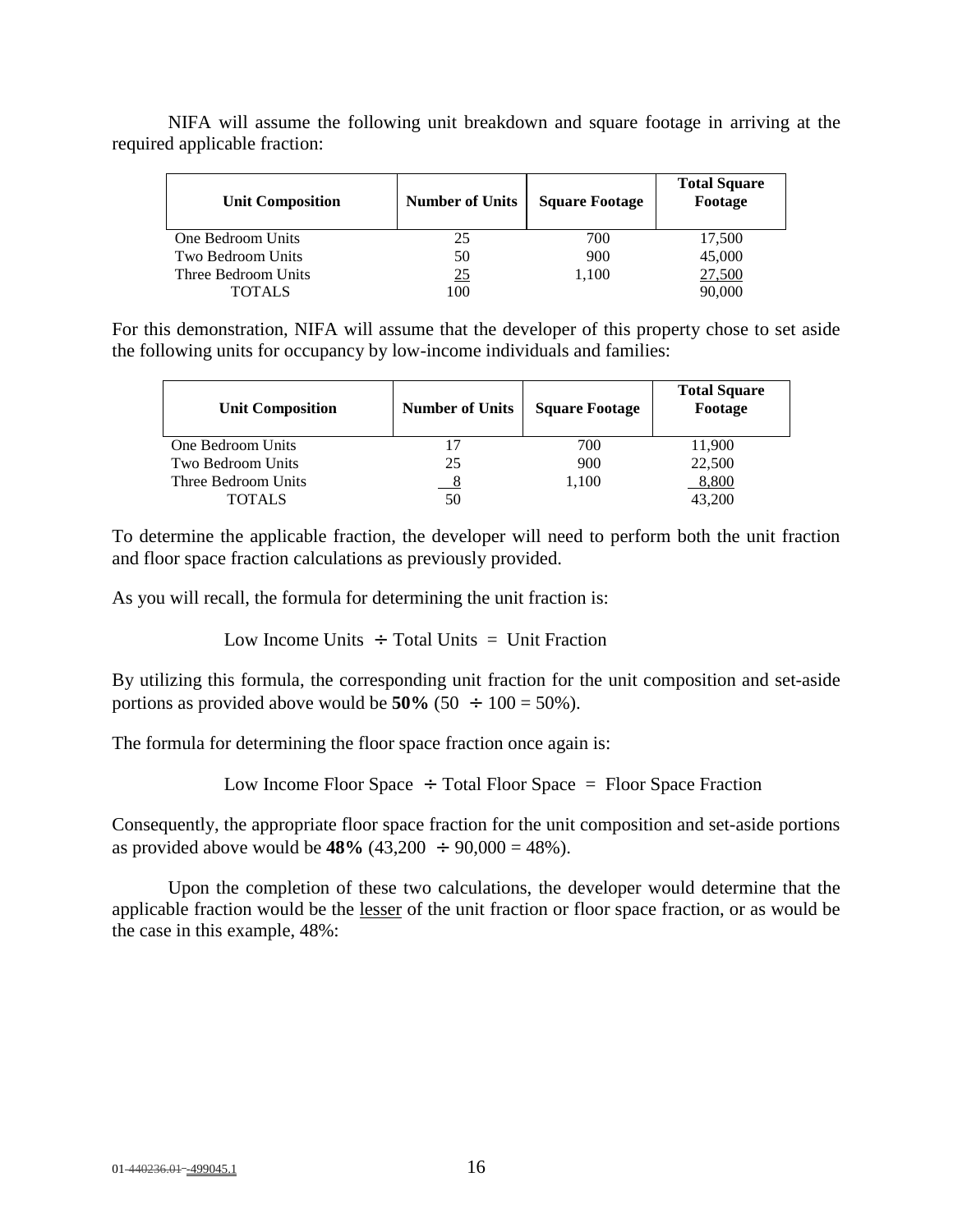| <b>TOTAL ADJUSTED ELIGIBLE BASIS</b>           | 1,050,000     | 1,529,000    |
|------------------------------------------------|---------------|--------------|
| Multiplied by the applicable fraction          | 48%           | 48%          |
| <b>TOTAL QUALIFIED BASIS</b>                   | 504,000<br>\$ | 764,592<br>S |
| Multiplied by the Applicable Credit Percentage |               |              |
| Rate                                           | 4.0%          | 68,813%      |
| <b>TOTAL AMOUNT OF LIHTC REQUESTED</b>         | 20,160        | 68,813       |

The developer must use the applicable fraction against both the acquisition and rehabilitation categories to properly calculate the maximum allowable LIHTC.

Only that portion of the development that is set-aside for low-income individuals and families under the LIHTC program may receive the benefits of the LIHTCs. Consequently, since the developer in this example chose to set-aside only 48% of the development for low-income individuals and families, it will only be allocated the amount of LIHTCs that corresponds to the elected set-aside. As a result of this reduction in the applicable fraction, the qualified basis was reduced, which leads to the reduction in the amount of LIHTCs that the developer can request.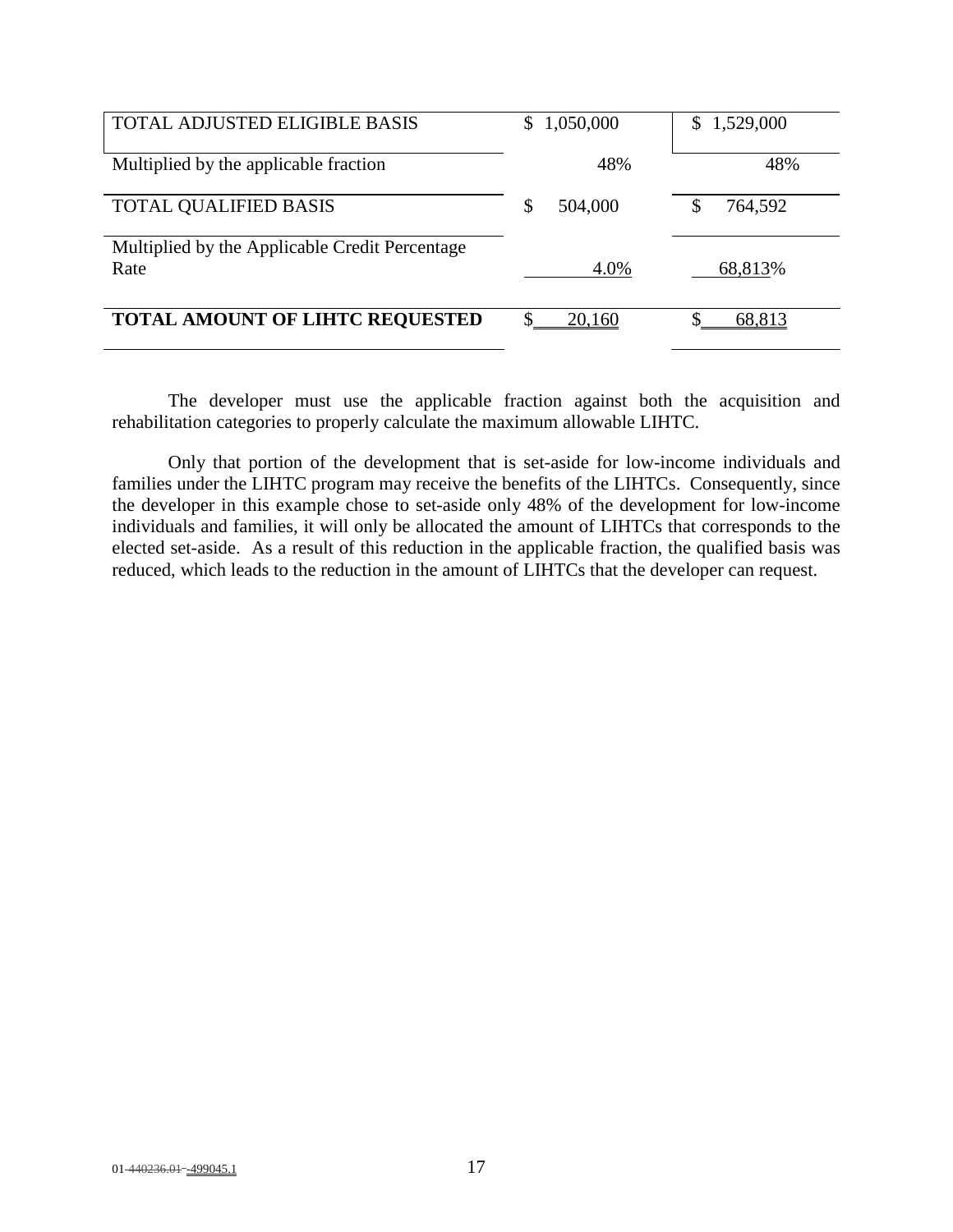## **EQUITY / FUNDING GAP DETERMINATION**

The equity/funding gap takes into consideration the total sources and uses of funds required for the completion of the new construction, rehabilitation or acquisition and subsequent rehabilitation of a particular development. The basis for this analysis can be found in Code Section  $42(m)(2)(B)$ , which states that the housing credit agency should determine the level of LIHTCs that will be necessary for the development to be financially feasible as a qualified low income housing development throughout the credit period. In arriving at this determination, the housing credit agency is instructed to review the sources and uses of funds and the total financing planned for the development (see Code Section 42(m)(2)(B)(i)) and also any proceeds or receipts expected to be generated by reason of the tax benefits (see Code Section  $42(m)(2)(B)(ii)$  or the syndication of the LIHTCs.

NIFA, through the process of determining the eligible basis of a particular development, has already accomplished the function of determining the total development costs associated with the completion of the development. The LIHTC Application requires the developer to supply information concerning the proposed financing to be utilized towards the completion of the development that will be used in this calculation to offset the anticipated development costs.

The final component of the equity/funding gap calculation is the determination of the proceeds to be received through the syndication of the LIHTCs. In arriving at this determination, NIFA may assume that the typical development will receive \$.75 for every dollar in LIHTCs allocated to the development. The \$.75 assumes the discounting which the investor will apply to the LIHTCs and also the cost associated with the arrangement of the limited partnership or limited liability company through a syndication firm. NIFA will utilize the equity/funding gap approach even in the instance where the developer chooses not to sell the benefits of the LIHTCs to an investor.

#### **Total Residential Costs**

The total residential costs are those development costs for both the acquisition and/or new construction/rehabilitation categories. It is important to note that this calculation utilizes those development costs, which are considered ineligible under the qualified basis determination.

#### **Total Sources of Funds**

The total source of funds includes all proposed or current funding that will be utilized on the development. In arriving at the total sources of funds NIFA will consider the permanent financing as opposed to interim financing. In the instance where grants are to be considered on a particular development, the applicant must include the initial amount of the grant as a source of funds under this calculation.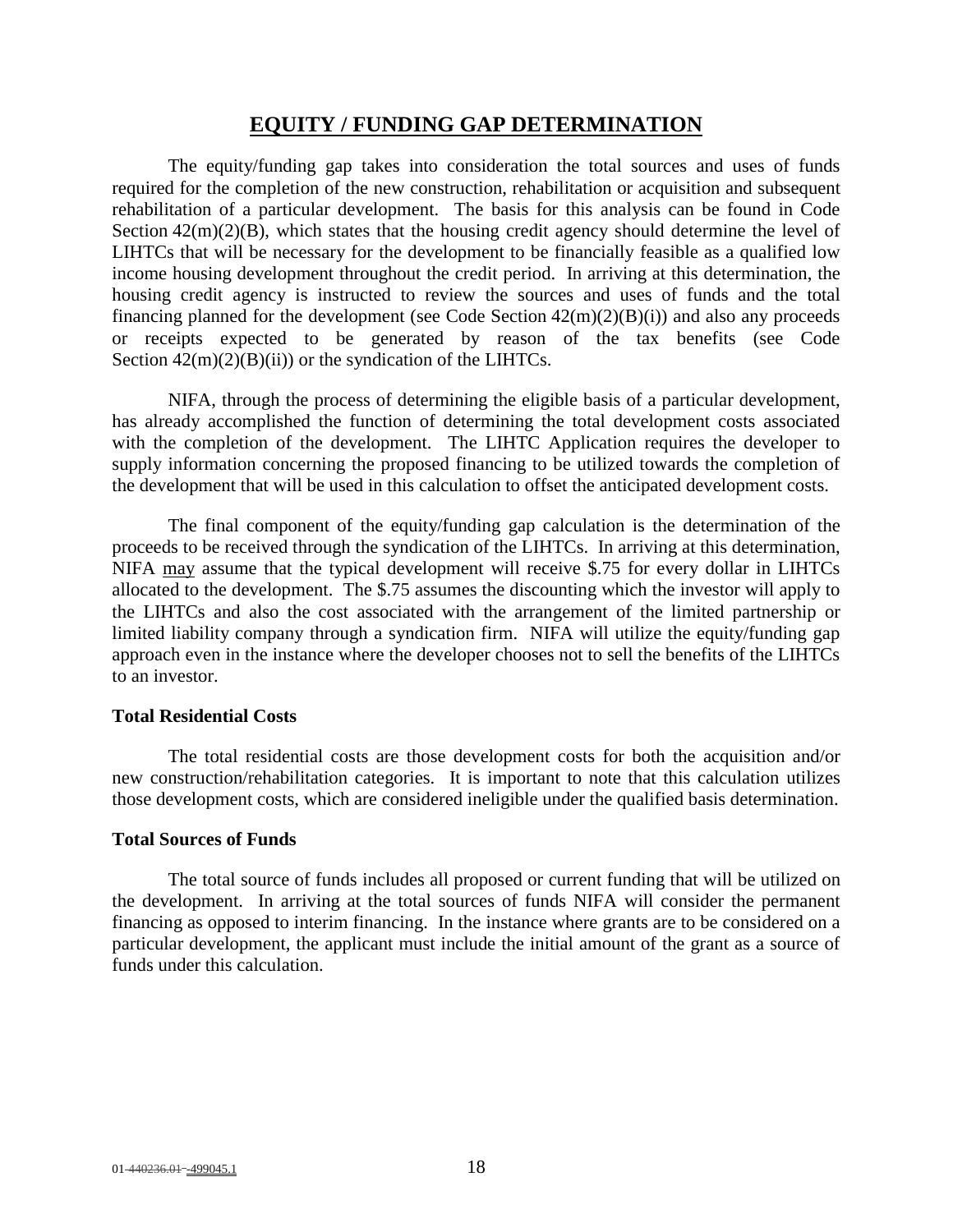#### **Syndication Factor**

The syndication factor is the anticipated value of the LIHTCs to the developer. This is the percentage of each dollar, that the investor will pay for the LIHTCs. As previously stated, the syndication factor may be assumed at \$.75 per LIHTC dollar.

The basic formula for the equity/funding gap is as follows:

| Step 1: Total Residential Costs - Total Sources of Funds | $=$ Equity Funding Gap     |
|----------------------------------------------------------|----------------------------|
| Step 2: Equity Funding Gap $\div$ Syndication Factor     | $=$ Total Value of LIHTCs  |
| Step 3: Total Value of LIHTCs<br>$\div$ 10 years         | $=$ Annual Value of LIHTCs |

In conducting this example, NIFA will utilize components of the Development Cost Schedule as previously provided. In the calculation of the equity/funding gap, the costs used to reference the total uses of funds is the total residential costs, which in the previous example totaled \$2,949,000. NIFA will assume that the applicant was successful in obtaining mortgage financing equaling \$2,000,000.

|  | Total residential costs: | \$2,949,000<br>DZ. | \$1,050,000 | \$1,529,000 |
|--|--------------------------|--------------------|-------------|-------------|
|--|--------------------------|--------------------|-------------|-------------|

The amount of LIHTCs determined through the equity/funding gap approach is:

| Step 1:    | \$2,949,000 | $-$ \$2,000,000 = \$949,400 |                         |
|------------|-------------|-----------------------------|-------------------------|
| Step 2:    | \$949,400   | $\div$ .75                  | $= $1,263,333$          |
| Step $3$ : | \$1,265,333 | $\div$ 10 years             | $=$ \$126,533 per year. |

Under the equity/funding gap approach, it would be assumed that through the allocation of \$126,533 per year in LIHTCs for the next ten years, the applicant could transfer the benefits of these LIHTC to an investor for \$.75 on the dollar and receive \$949,400 in equity capital that would offset the initial funding requirement.

For the final process in arriving at the maximum amount of annual LIHTCs allowable for a development, the developer must compare the amount of LIHTCs determined under both the qualified basis and equity/funding gap approaches. As stated previously, the maximum amount of LIHTCs that will be allocated to a development will be determined by the lesser of these two approaches.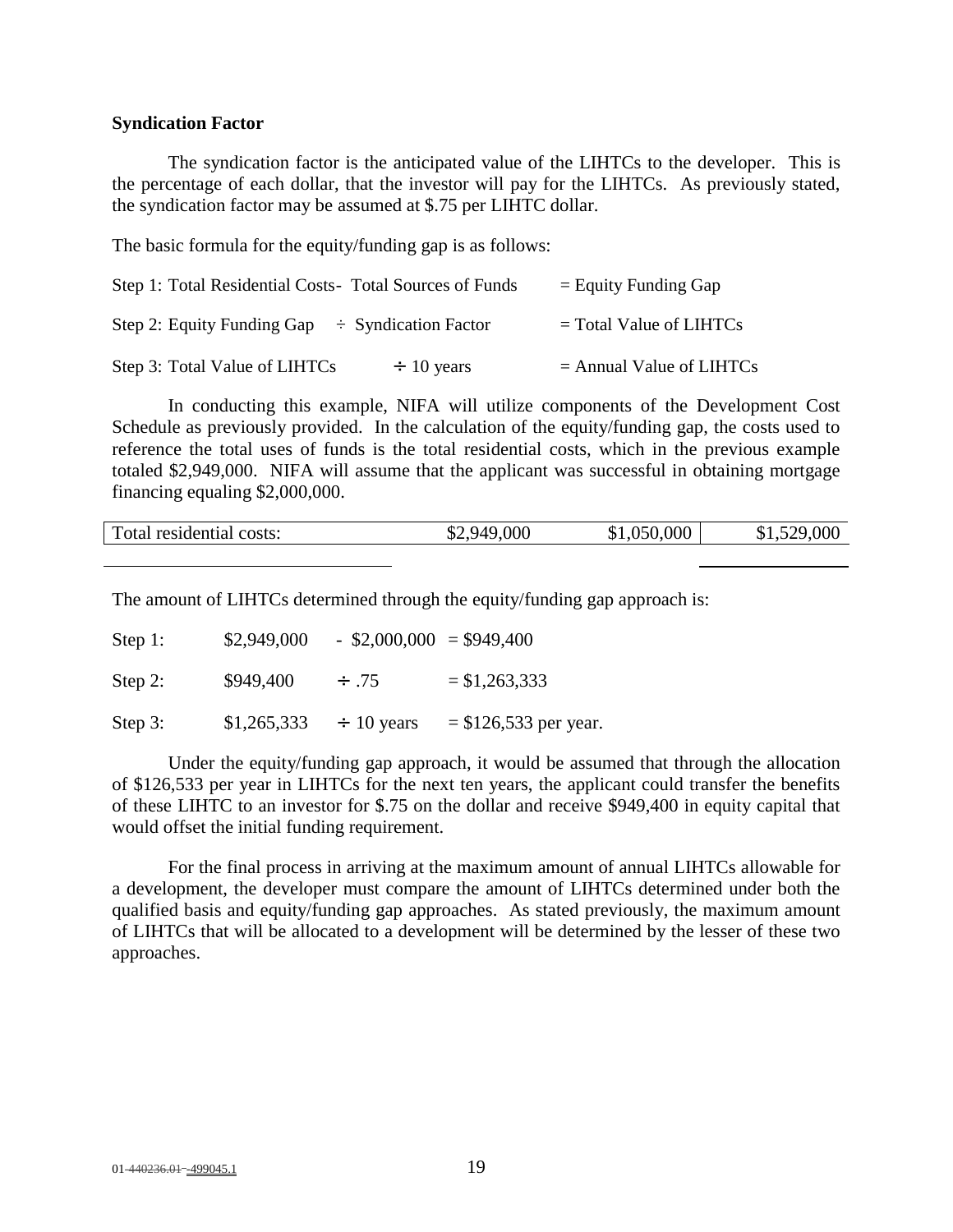#### **MAXIMUM ALLOWABLE RENTS TO BE CHARGED ON SET-ASIDE UNITS**

As previously discussed in the section pertaining to the requirements to be considered as a qualified low-income housing development, the developer must agree to set-aside a certain percentage of the units for occupancy by low-income individuals or families. The units that are to be set-aside for low-income occupancy must also be rent restricted.

The portion of the Code that pertains to rent restrictions is Code Section  $42(g)(2)$ . In general, the rent that is allowed to be charged to low-income individuals or families under the LIHTC program can not exceed 30 percent of the imputed income limitation applicable to the units that are set-aside. Imputed income limitation is considered to be the income that would apply to individuals occupying a unit if the number of individuals that occupied the unit were determined as follows:

- 1. in the case where the unit does not have a separate bedroom, one individual; and
- 2. in the case where the unit has one or more separate bedrooms, 1.5 individuals for each separate bedroom.

Taking the above definition into consideration, the following imputed income limitation parameters would be established:

| Number of Bedrooms | <b>Imputed Income Limitation</b> |  |
|--------------------|----------------------------------|--|
| Efficiency         | 1.0 person                       |  |
| One Bedroom        | 1.5 persons                      |  |
| Two Bedrooms       | 3.0 persons                      |  |
| Three Bedrooms     | 4.5 persons, etc.                |  |

In calculating the maximum monthly rental rate that can be charged on a low-income set-aside unit, it has previously been stated that the rent may not exceed 30% of the imputed income limitation applicable to the unit. Within this 30%, the developer must discount away any and all allowances for utilities that the tenant is responsible for paying directly to the service provider, pursuant to Code Section  $42(g)(2)(B)(ii)$ .

LIHTC rent limits include an allowance for the cost of utilities (heat, lights, air conditioning, water, sewer, oil or gas). In developments where the developer pays all utilities, no adjustment in the LIHTC rent limits are needed to determine the maximum rent that can be charged for a LIHTC unit. In developments where tenants pay all or a portion of their own utilities, the rent established for a LIHTC unit must not exceed the applicable LIHTC rent limit for that unit.

Depending on whether or not the development receives additional assistance from other programs (such as RHS, Section 8, etc.), developers may be required to use precalculated utility allowances. Developers of conventionally financed buildings may either rely upon local PHAdetermined utility allowances or calculate allowances themselves. If developers choose to determine utility allowances themselves, they must be able to document calculations as described in Treasury Regulation Section 1.42-10.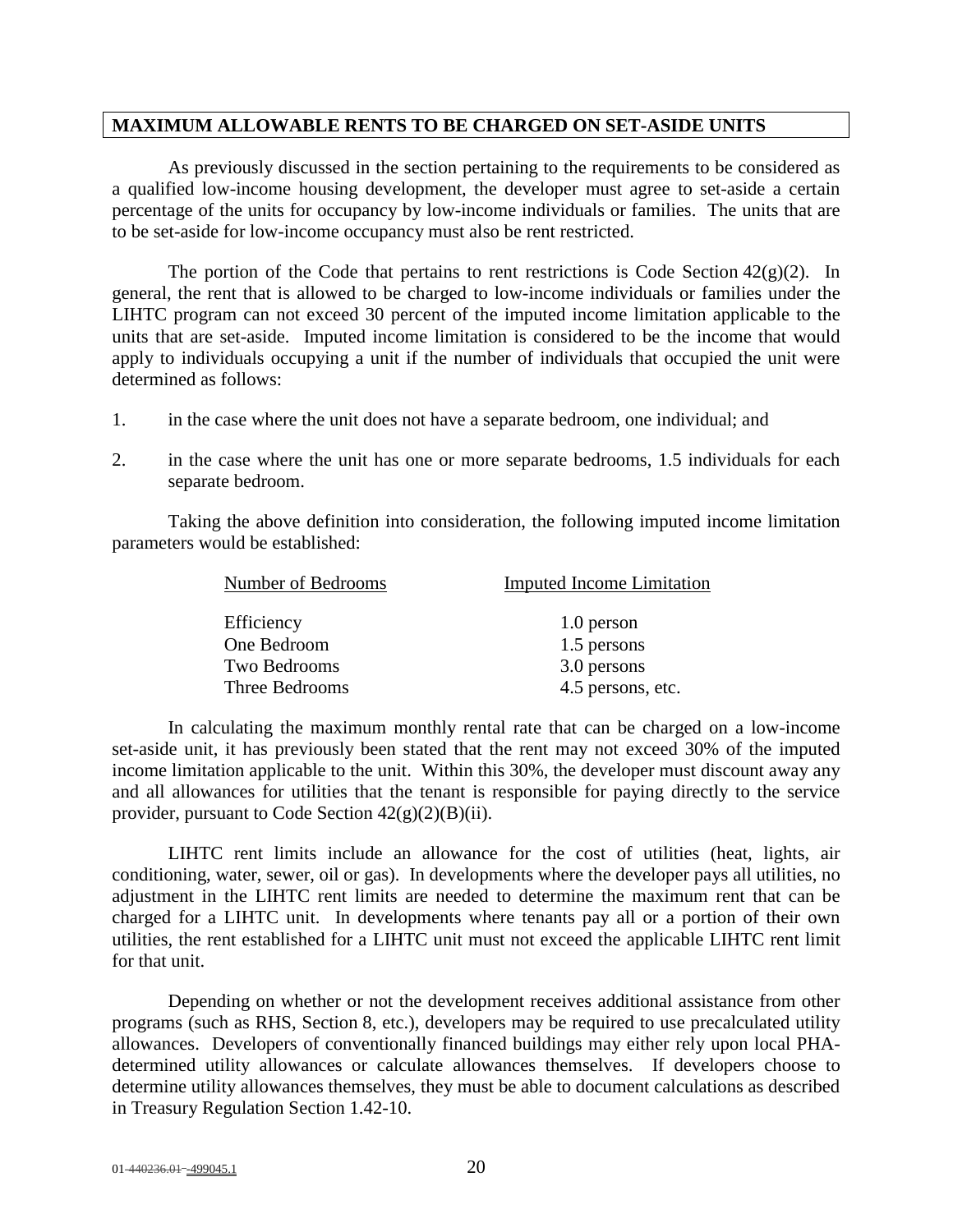The calculation of the maximum rental rate establishes the ceiling that can be charged under the requirements of the LIHTC program, and not what should be charged to any particular tenant. The developer must continue to be sensitive to the prevailing market rates in establishing the rents, while being conscious of the maximum rental rate that is allowed under the LIHTC program.

The imputed income limitation calculated in the process of determining maximum rental rates does not establish the maximum family income that a prospective tenant may earn and still qualify for the housing unit. The determination as to any particular tenant's ability to qualify for a unit is limited to their income in relationship to the established HUD median income tables that corresponds to the number of people that will reside within the housing unit.

The LIHTC maximum gross rents per unit by county can be obtained by contacting NIFA.

#### **LOCATION OF COUNTIES LISTED BY HUD AS QCT**

Those properties that are considered to be in a qualified census tract must conform to the provisions in Code Section 42(d)(5)(C). The definition for a qualified census tract was provided in the section dealing with the calculation of qualified basis. Following are the Department of Housing and Urban Development Statutorily Mandated Qualified Census Tracts for Code Section 42:

| County              | <b>Census Tract Number</b>                                                                                                                                                                                  |  |  |  |
|---------------------|-------------------------------------------------------------------------------------------------------------------------------------------------------------------------------------------------------------|--|--|--|
| Douglas             | 0003.00 0005.00 0006.00 0007.00 0080.00<br>0011.00 0012.00 0016.00 0019.00 0020.00<br>0027.00 0029.00 0032.00 0039.00 0040.00<br>0050.00 0051.00 0052.00 0053.00 0054.00<br>0059.01 0059.02 0060.00 0061.01 |  |  |  |
| Sarpy               | 0103.02                                                                                                                                                                                                     |  |  |  |
| Lancaster           | 0004.00 0005.00 0006.00 0007.00 0008.00<br>0017.00 0018.00 0019.00 0020.00 0035.00                                                                                                                          |  |  |  |
| <b>Buffalo</b>      | 9696.00                                                                                                                                                                                                     |  |  |  |
| <b>Burt</b>         | 9401.00                                                                                                                                                                                                     |  |  |  |
| Keya Paha           | 9754.00                                                                                                                                                                                                     |  |  |  |
| Knox                | 9671.00                                                                                                                                                                                                     |  |  |  |
| <b>Scotts Bluff</b> | 9537.00                                                                                                                                                                                                     |  |  |  |
| Thurston            | 9402.00                                                                                                                                                                                                     |  |  |  |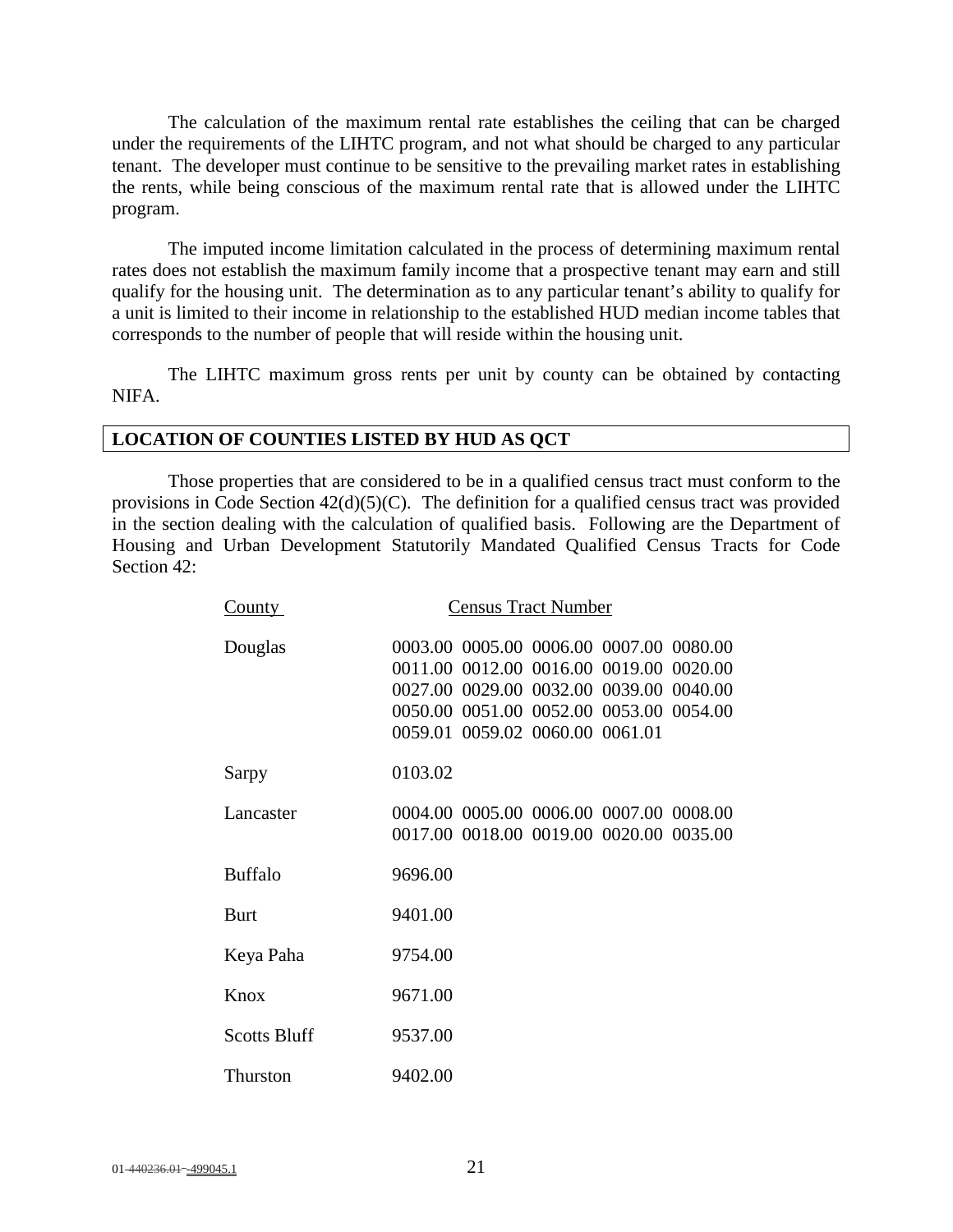### **VALIDATING THE ALLOCATION OF LIHTCS BY YEAR END**

After NIFA determines the feasibility of a development as an affordable housing development, and the maximum LIHTCs that can be allocated to a development, those developments that meet all requirements will be considered for LIHTCs. Those developments that are recommended for LIHTCs will then be presented to NIFA's Board of Directors for their consideration and approval.

Developers receiving a conditional reservation of LIHTCs will be required to satisfy all of the conditions present within such commitment. Once all of those conditions have been satisfied, the developer either must complete the necessary new construction/rehabilitation (commonly referred to as placing the units into service) or file for a carryover allocation prior to the end of the calendar year in which the LIHTC's commitment is issued.

A carryover allocation will allow the developer 24 months from the close of the calendar year in which said carryover allocation is issued to complete the necessary rehabilitation or new construction and place the buildings into service. Failure on the part of the developer to either place the units into service or file for a carryover allocation by the specified expiration date stated in the commitment notice can result in the termination of the LIHTCs from NIFA.

#### **What is required to be eligible for a carryover?**

Eligibility for a carryover allocation requires compliance with the rules set forth in Code Section 42(h)(1)(E) and Treasury Regulation Section 1.42-6.

The following outlines basic qualification procedures for carryover allocations. A carryover allocation occurs when the developer has not and will not be finishing the rehabilitation or new construction portion of the development prior to the end of the year in which the LIHTC commitment is issued.

- 1. Commitment fee specified in the Qualified Allocation Plan and commitment notice has been received by NIFA.
- 2. All conditions and requirements have been satisfactorily cleared with NIFA.
- 3. The developer's basis in the development (as of the end of the calendar year in which the allocation is made) is more than 10% of the developer's reasonable anticipated basis in the development (as of the end of the second calendar year succeeding the allocation year). Basis means the taxpayer's adjusted basis of land and depreciable property that is reasonably expected to be part of the development, whether or not such amounts are includable in the eligible basis of the buildings in the development under Code Section 42(d). An independent, third-party certified public accountant must certify that 10% of the developer's reasonable anticipated basis has been incurred.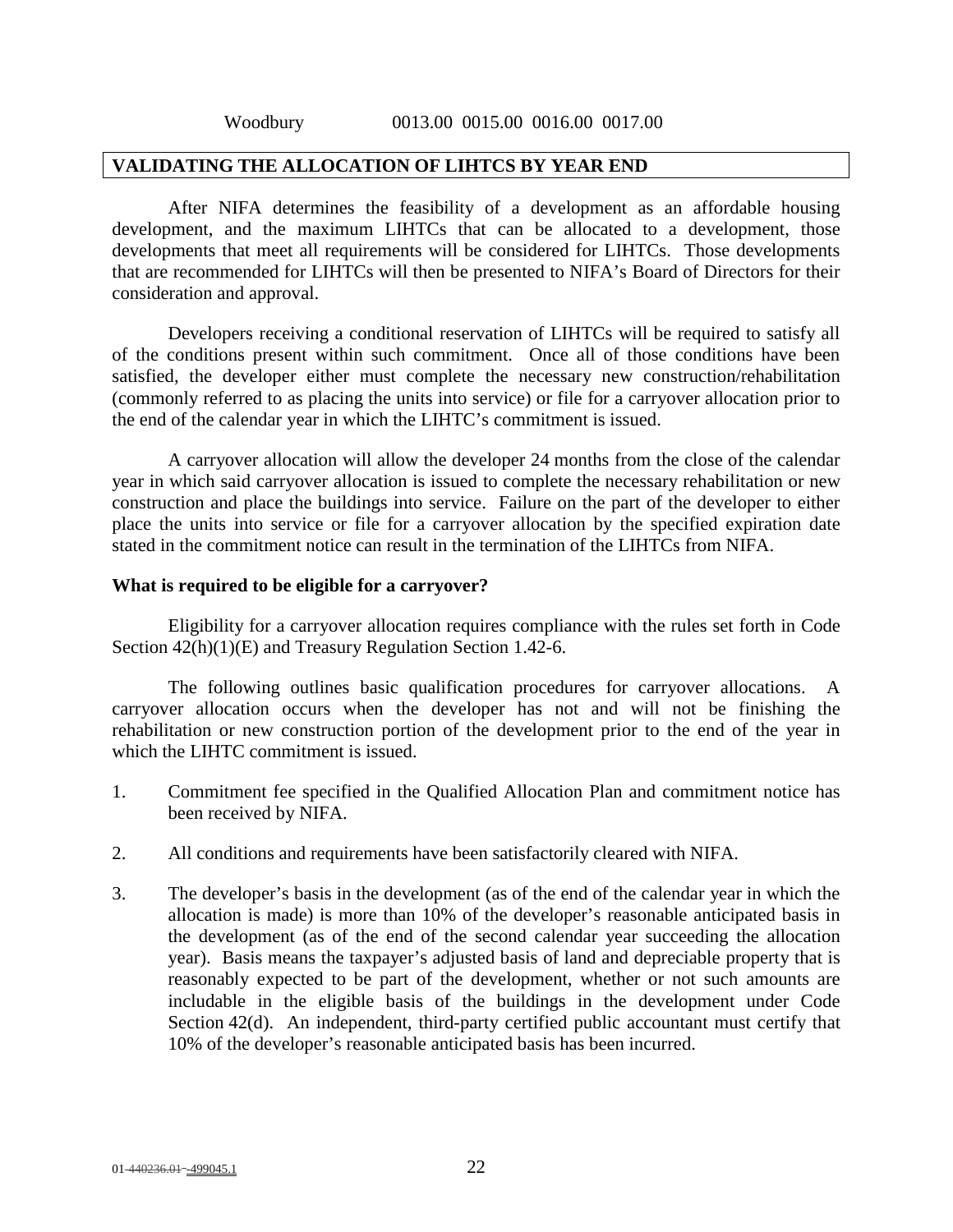#### **What is required to "place the development into service"?**

IRS Forms 8609 are issued to developers who complete their rehabilitation or new construction. For developers applying for acquisition and rehabilitation LIHTCs, the acquisition of the property must occur in the year the development receives its LIHTC allocation. If the development will be completed prior to the end of the calendar year in which it receives its commitment notice for LIHTCs, the developer must cost certify the development prior to the expiration date stated in the commitment notice. The following outlines the basic requirements of cost certifying a development for final allocation:

- 1. All conditions and requirements have been satisfactorily cleared with NIFA.
- 2. Commitment fee and Compliance Monitoring fee have been received by NIFA.
- 3. Benefits and burdens of ownership have been transferred to the development owner and the federal tax i.d. number has been established.
- 4. The Land Use Restrictive Agreement has been executed and filed in the appropriate county real property records.
- 5. NIFA has been presented with a cost certification audit and evidence that the new construction or rehabilitation work has been completed.

# **AREAS OF DIFFICULTY EXPERIENCED BY DEVELOPERS UNDER THE LIHTC PROGRAM**

In order to provide you as much information as possible concerning the LIHTC program, NIFA will cover some of the typical areas in the development that have given previous developers difficulty.

- 1. **Failure on the part of the developer to provide NIFA with sufficient information in order for it to reach a determination concerning the LIHTC Application**. If the developer does not submit sufficient information to NIFA in order for a determination to be made as to either priority of the LIHTC Application, eligibility of the development under the requirements of the LIHTC program, maximum amount of LIHTCs that may be allowed on the development, etc., then NIFA will be delayed in processing the LIHTC Application. If the deficiencies under this scenario are not adequately addressed by the applicant, the property may not be considered for LIHTCs during the application round or possibly may be terminated by NIFA.
- 2. **Failure on the part of the applicant to properly calculate the maximum allowable LIHTCs for the development.** By not properly calculating the amount of LIHTCs that are allowable, the applicant may either overestimate or underestimate the potential LIHTC commitment. If plans and forecasts dealing with the financial structure of the development are taken into consideration, under the assumption that the initial applicant's LIHTC estimates are correct, and NIFA subsequently recalculates the LIHTC amount at a lower level, then the developer would be faced with the prospect of re-analyzing the transaction to determine the willingness to proceed under the new LIHTC amounts.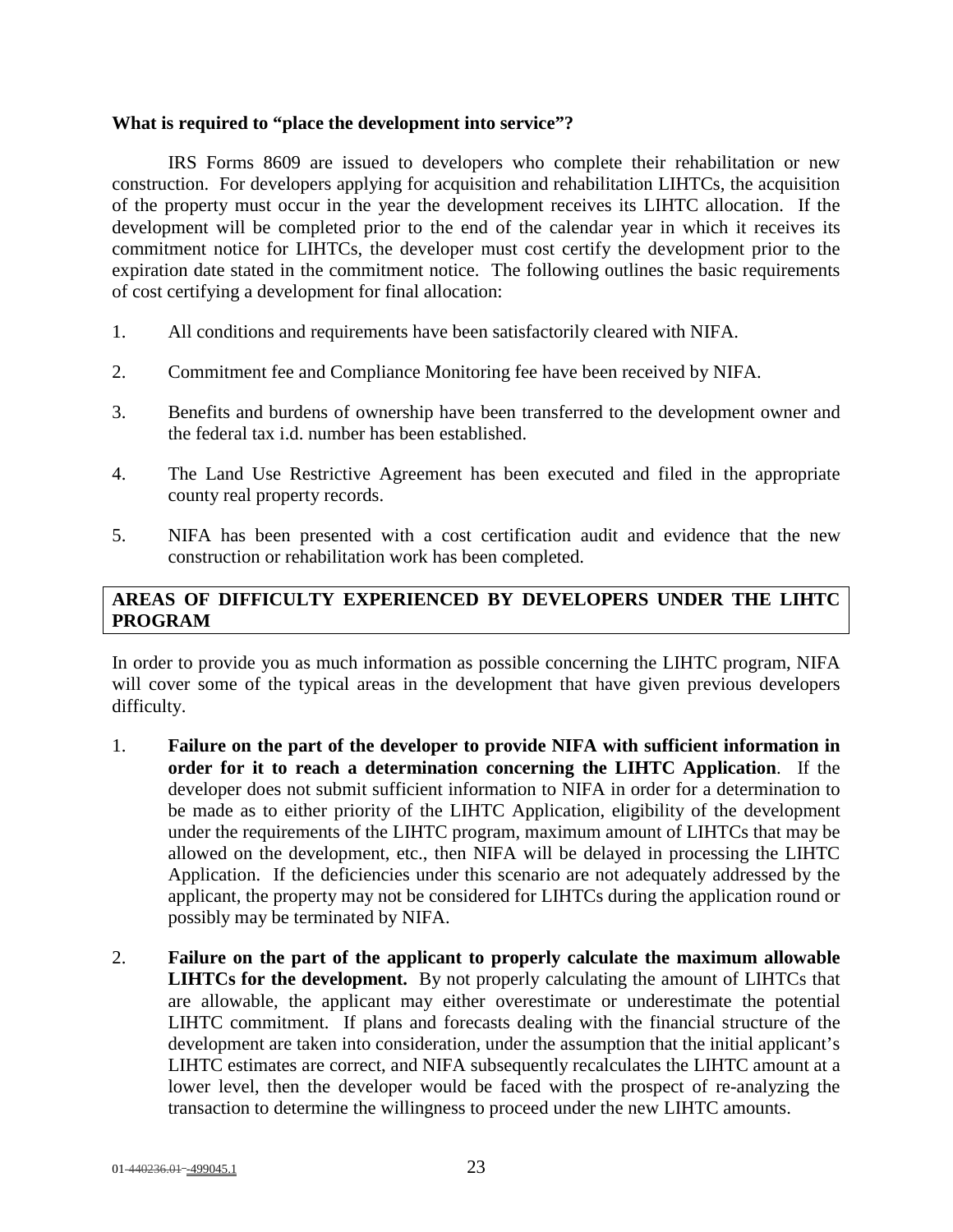- 3. **Failure on the part of the applicant to properly calculate the maximum amount of rents that would be allowable under the LIHTC program.** When the applicant improperly calculates the maximum rental rates can may be charged, and in doing so bases the proforma operating estimates on the incorrect rental rate, the reduction in the maximum allowable rental amount may adversely affect the long term estimates of operating performance, and possibly reduce the development's viability under the LIHTC program.
- 4. **Failure on the part of the applicant to properly satisfy the necessary year-end requirements of the LIHTC program.** As stated previously in this guide, the developer is required to either place the development into service or file the necessary documentation to receive a carryover allocation of the LIHTCs prior to the end of the calendar year in which the commitment was received by the developer. Should the developer receive a commitment of LIHTCs and fail to perform either of these two alternatives by the end of such calendar year, NIFA will terminate the LIHTC commitment.
- 5. **Failure on the part of the applicant to adhere to LIHTC Application round deadlines or supplemental notice deadlines issued from NIFA.** The applicant is advised to adhere to the deadlines with regards to any application round and any notice issued with regards to the development whereby NIFA is requesting additional information to complete its analysis of the development. NIFA will not accept any LIHTC Application that is filed after the posted deadline. The failure of the applicant to submit the required supplemental documentation by the specified due date may be cause for the termination of the development file.
- 6. **The applicant fails to provide NIFA with a complete LIHTC Application.** Much the same as discussed in issue number one, if the applicant provides NIFA with an incomplete LIHTC Application, NIFA will be required to pursue the applicant for additional documentation instead of analyzing the development for its eligibility for LIHTCs. In certain cases where the applicant fails to provide NIFA with information concerning selection criteria issues, NIFA may be forced to consider the application based upon the information initially submitted, which could reduce the priority associated with the development. As stated earlier in this guide, NIFA will not take the responsibility of insuring that criteria issues, which would be eligible to be claimed on a certain property, have been provided in a satisfactory manner. It is the responsibility of the developer to claim those criteria points that the application is eligible to receive. NIFA will take the responsibility of either confirming or denying the claims made by the developer with regards to the application exhibits.
- 7. **Application fails to score a sufficient number of points to be considered for LIHTCs.** When the LIHTC Application fails to score points in the required threshold criteria during a given application round, the LIHTC Application will not be considered for LIHTCs during that application round. This possibility takes on new meaning when the application cycle in which the developer is competing is the final round of any given program year. The failure to be considered during that final round would mean that the development would not be considered during that program year.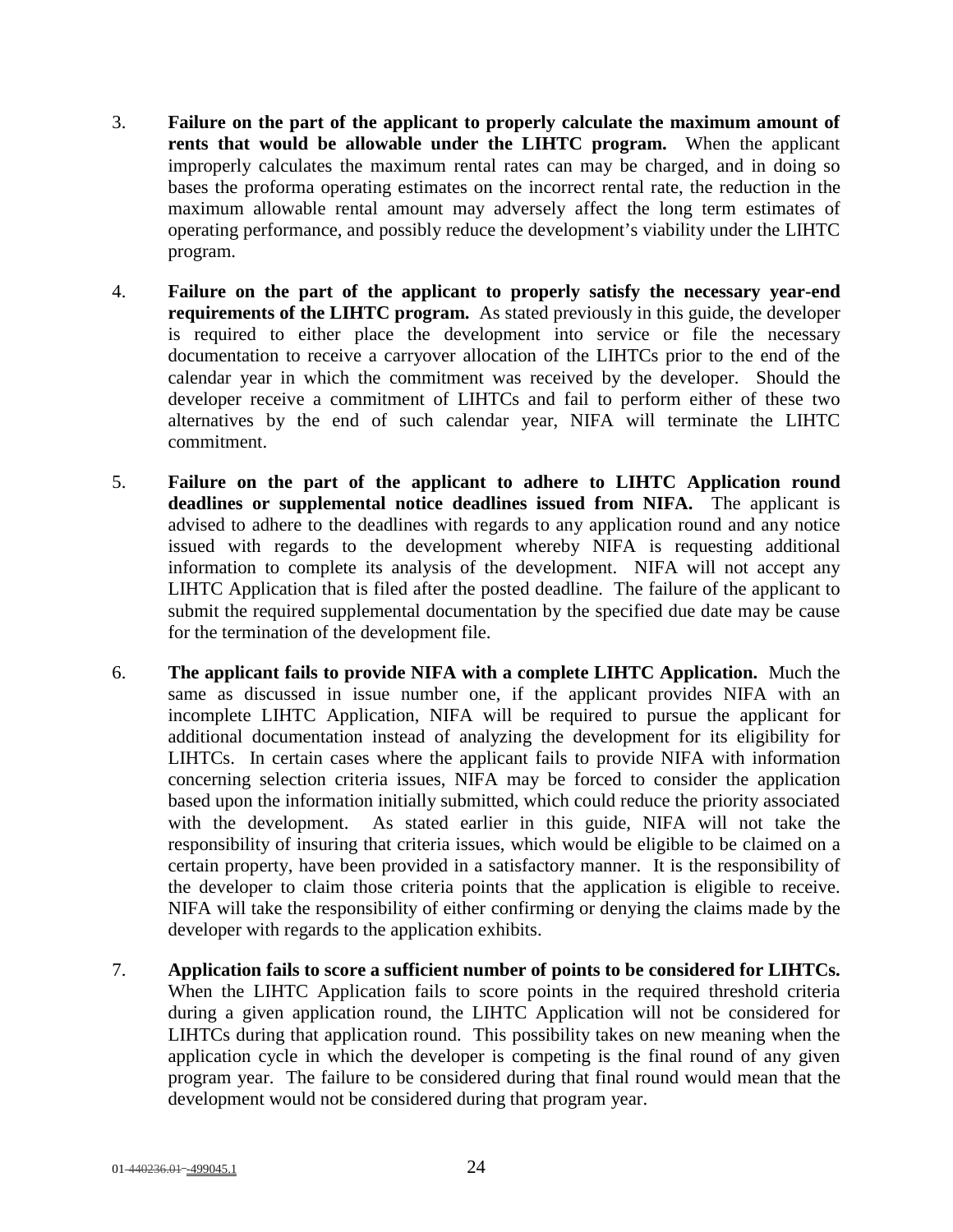- 8. **The applicant fails to provide NIFA with all of the information as requested within the threshold criteria.** In order for a LIHTC Application to be considered for review, a development must first demonstrate that it meets the required threshold criteria. Consequently, the failure on the part of the developer to supply the information requested in the threshold criteria will force the delay in the review process of the development and may cause the LIHTC Application to be terminated.
- 9. **Failure on the part of the applicant concerning the purpose and benefits to be received from LIHTCs.** LIHTCs are an ingredient that when combined with other forms of financing will foster the creation of affordable housing. The LIHTC is a component of the overall financing package and not the whole package itself. Consequently, the developer must also seek interim and permanent debt financing as well as arrange the manner in which it will provide for the required amount of equity to complete the development. It is highly advisable for the developer to seek these other sources of funding while they are competing for the LIHTCs. Failure to consider the role of the LIHTCs in the development process and the corresponding year-end requirements may result in the developer receiving a commitment for LIHTCs, yet be unable to satisfy the provisions necessary in order to validate the LIHTC allocation.

# **MOST COMMONLY ASKED QUESTIONS PERTAINING TO THE LIHTC PROGRAM**

The following represent a sampling of common questions asked of NIFA concerning the LIHTC program. When possible, NIFA will provide specific Code citings as a supplement to the answers provided. NIFA will not provide any opinions concerning the Code and its relationship to any particular real estate transaction - such opinions should be sought from qualified third party sources.

- 1. **How long does it take from the date of my LIHTC Application until I find out if I am to receive a commitment for LIHTCs?** The time between the date in which a LIHTC Application is submitted to NIFA and date on which a determination is made as to who will receive a commitment of LIHTCs may vary. After all the developments have been reviewed, NIFA will commence the process of underwriting each development to determine eligibility for LIHTCs and viability as an affordable housing property during the compliance period. LIHTC Applications that pass the underwriting process and have the highest priority will then be presented to NIFA's Board of Directors for consideration at its next scheduled meeting.
- 2. **What happens if my LIHTC Application is denied by NIFA for LIHTCs during an application round?** Those LIHTC Applications that either scored insufficient points or did not pass the underwriting process to receive a LIHTCs commitment may resubmit an amended application during a subsequent application round, whereby the LIHTC Application will once again undergo the full application process. Those LIHTC Applications which are denied LIHTCs on the basis that they do not qualify under the provisions of Section 42 of the Code may either require a more thorough revision or re-analysis on the part of the applicant as to its potential to qualify under the requirements of the Code.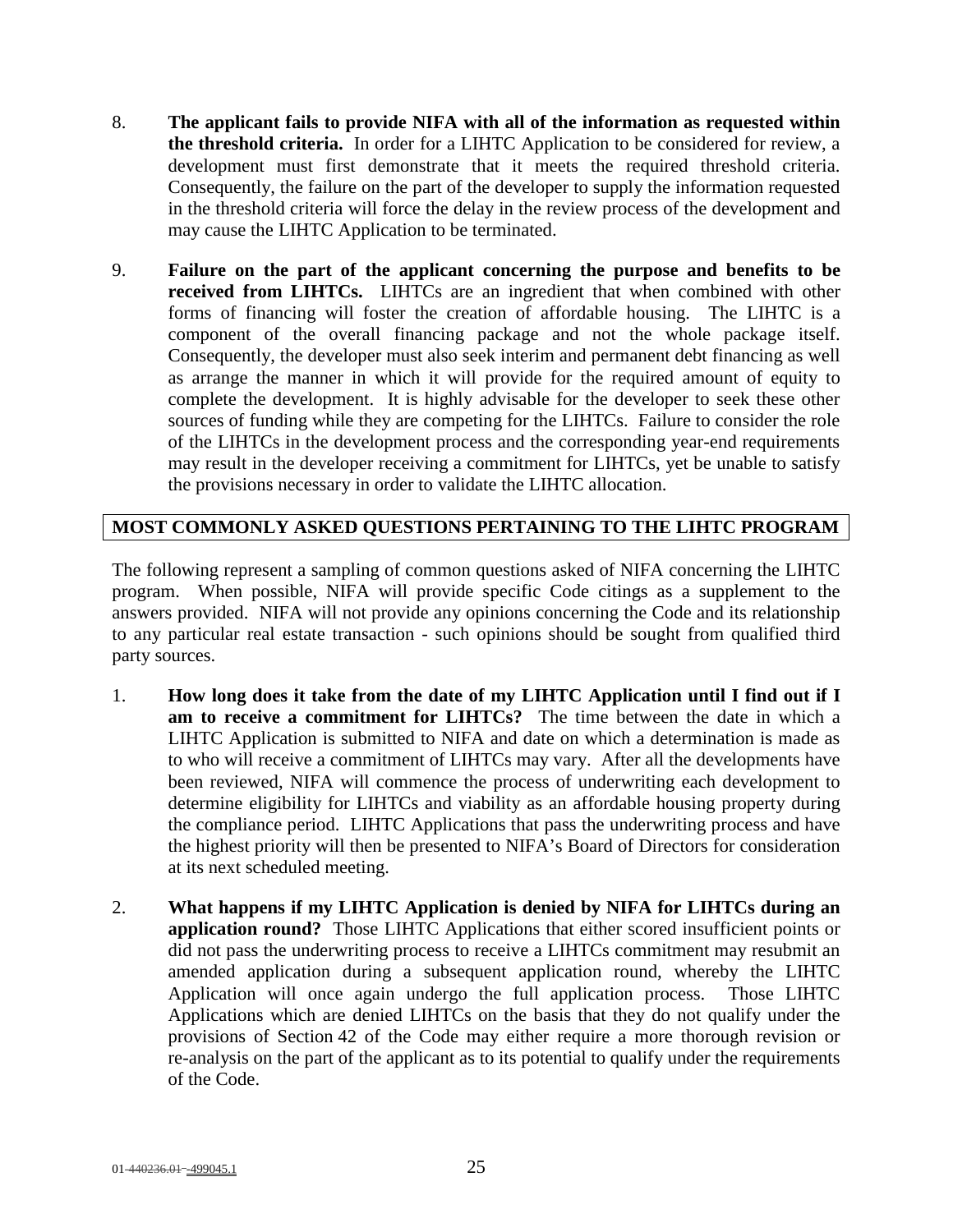- 3. **Do I need to hire a consultant for the purpose of applying for the LIHTCs?** A number of applicants have commissioned the services of consultants, whose primary responsibility is the completion of the LIHTC Application in order for the development to be considered pursuant to the rules that are at that time in effect for the LIHTC program. Although there are a number of consultants that might provide assistance to a potential LIHTC applicant, NIFA does not require the hiring of a consultant. NIFA is willing to assist a potential applicant in the understanding of the LIHTC program and the various requirements that must be met to submit a LIHTC Application. Finally, we hope that materials such as this Guide will assist you in understanding the LIHTC program so that you feel confident submitting your own LIHTC Application.
- 4. **Do I need to hire an independent third-party certified public accountant (CPA) or tax attorney when submitting a LIHTC Application?** As with the case in issue number three, concerning the absolute need for commissioning the assistance of a consultant, it is not believed that the potential applicant must hire a CPA or tax attorney in preparing the LIHTC Application. However, the services of a CPA or tax attorney may be required in the determination as to the requirements of the Code and their relationship to the real estate transaction in question. The use of a CPA will be required at the time of carryover allocation and placement into service, primarily for the purpose of providing NIFA with certain required certifications and audits.
- 5. **When I am calculating the maximum rental rate of the low-income tenants and I am not paying for electricity (or some other utility) must I estimate the actual monthly utility expense to such tenant in determining the final eligible rental rate?** The answer is **no**. The developer is not responsible for estimating the monthly utility consumption of the tenants in determining the maximum eligible rental rate. As previously discussed in this guide, the maximum rental rate takes into consideration that not more than 30% of the imputed income limitation may be charged for housing to a prospective low-income tenant. In arriving at this 30%, the developer must be aware of any utility costs that the tenant will be responsible for paying directly to the service provider. In the case where a tenant is required to pay electricity to the local provider directly, then, pursuant to Code Section  $42(g)(2)(B)$ , the developer must discount the maximum monthly rent by the applicable utility allowance as provided for under section 8 of the U.S. Housing Act of 1937. These utility allowances may be obtained from the local public housing authority and may change on an annual basis.
- 6. **What happens when I have leased a unit to a Section 8 recipient and the fair market rent paid through the Section 8 program exceeds the maximum rent requirements?** In the instance where a low-income tenant in a development is receiving housing assistance under section 8 of the U.S. Housing Act of 1937, and the rent payment made to the development owner exceeds that which is allowed for under Code Section  $42(g)(2)$ , the unit will not cease being an affordable housing unit as defined by Code Section 42. The point of law is found in Code Section  $42(g)(2)(B)$  whereby gross rent will not include any payments made under the Section 8 program. Consequently, the development may receive rental assistance payments in excess of the allowable rent level and still maintain the unit as rent restricted. However, the development owner must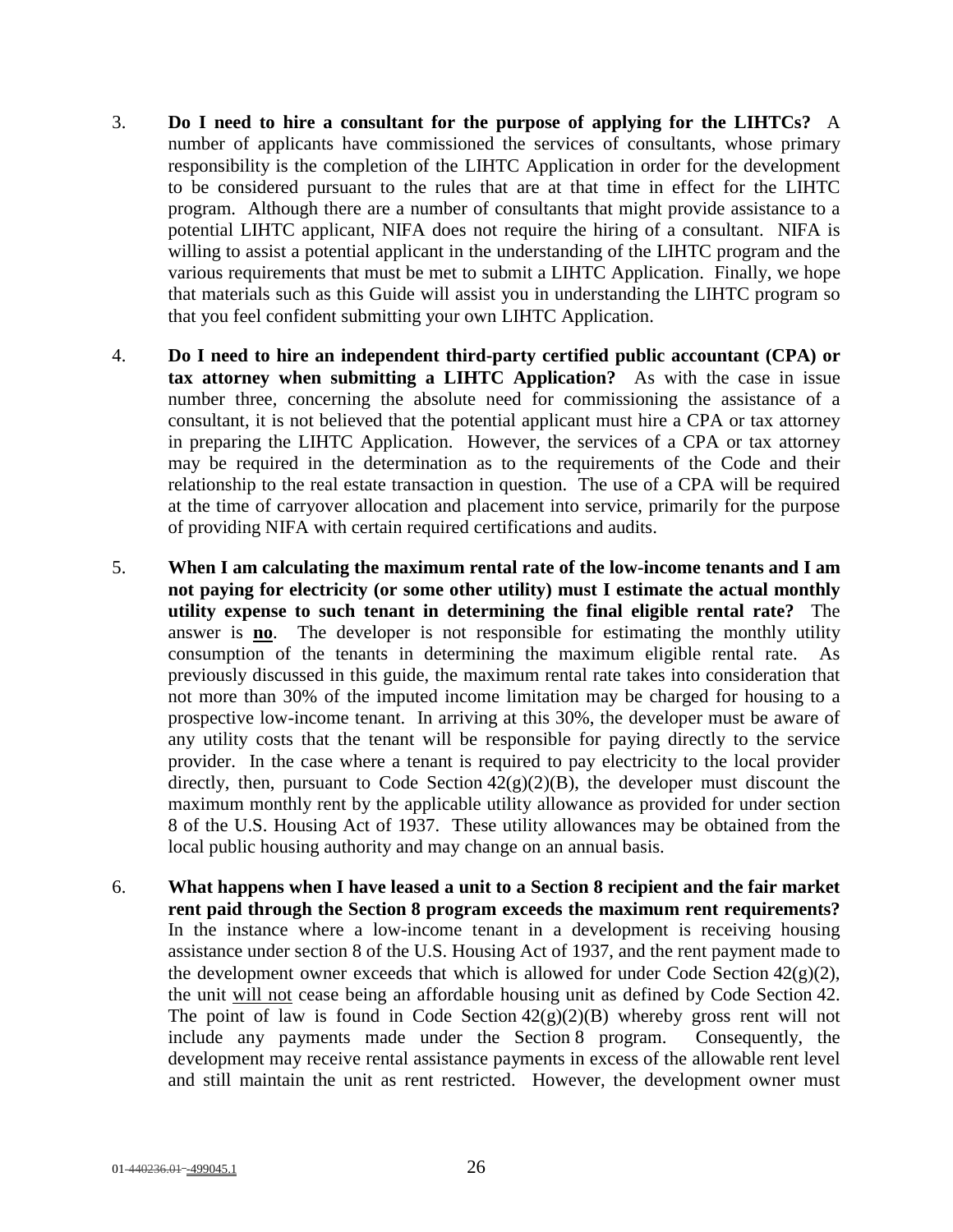understand that the tenant's contribution towards rent may not exceed that amount which is allowed for under Code Section  $42(g)(2)$ .

- 7. **I completed the rehabilitation of a development in March of 2002 and I would like to be considered for LIHTCs. Some of the costs that are associated with this rehabilitation were incurred in 2001. May I apply for these LIHTCs in 2002 even though I completed my rehabilitation prior to submitting a LIHTC Application?** In answering a question of this nature, NIFA would turn to analyze the issues pertaining to the timing for making a LIHTC allocation and the time period over which a developer may accumulate basis. First, in considering the time for making an allocation of LIHTCs, NIFA would refer to Code Section  $42(h)(1)(B)$ , whereby it would find that an allocation of LIHTCs shall be taken into account only if it is made not later than the close of the calendar year in which the development is placed in service. Next, NIFA would determine the requirements for the placement into service of qualified rehabilitation expenditures. In answering this question, NIFA would reference IRS Advance Notice 88-116 concerning placed in service issues. IRS Advance Notice 88-116 states that under Code Section  $42(e)(4)(A)$ , rehabilitation expenditures that are treated as a separate new building are considered placed into service at the close of any 24-month period, over which such expenditures are aggregated. Consequently, the costs incurred by the developer in 2001 will be includable in basis and by completing the rehabilitation in 2002, the developer would be eligible for consideration of LIHTCs during the program year 2002.
- 8. **When would the purchase of an existing building qualify for the acquisition LIHTCs?** The most common provisions whereby the purchase of an existing building would be qualified for acquisition LIHTCs are (1) when the owner from which you are to acquire the property has had constant ownership of the property in question for a period of at least **10 years**, and (2) when the seller of the property is an insured depository institution in default, or from a receiver or conservator of such an institution. The RTC qualifies as a receiver or conservator of a defaulted depository institution. It is important to note that in order to receive the benefits of the acquisition credit when purchasing a property from the RTC, the development owner must file for a waiver of the 10-year Rules with the IRS. Only after such determination has been made by the IRS that the property's acquisition may waive the 10-year rule will the development owner be eligible to receive any final documentation from NIFA concerning the acquisition LIHTCs. The complete provisions under which the purchase of an existing structure may qualify for acquisition LIHTCs is provided for in Section 42(e) of the Code.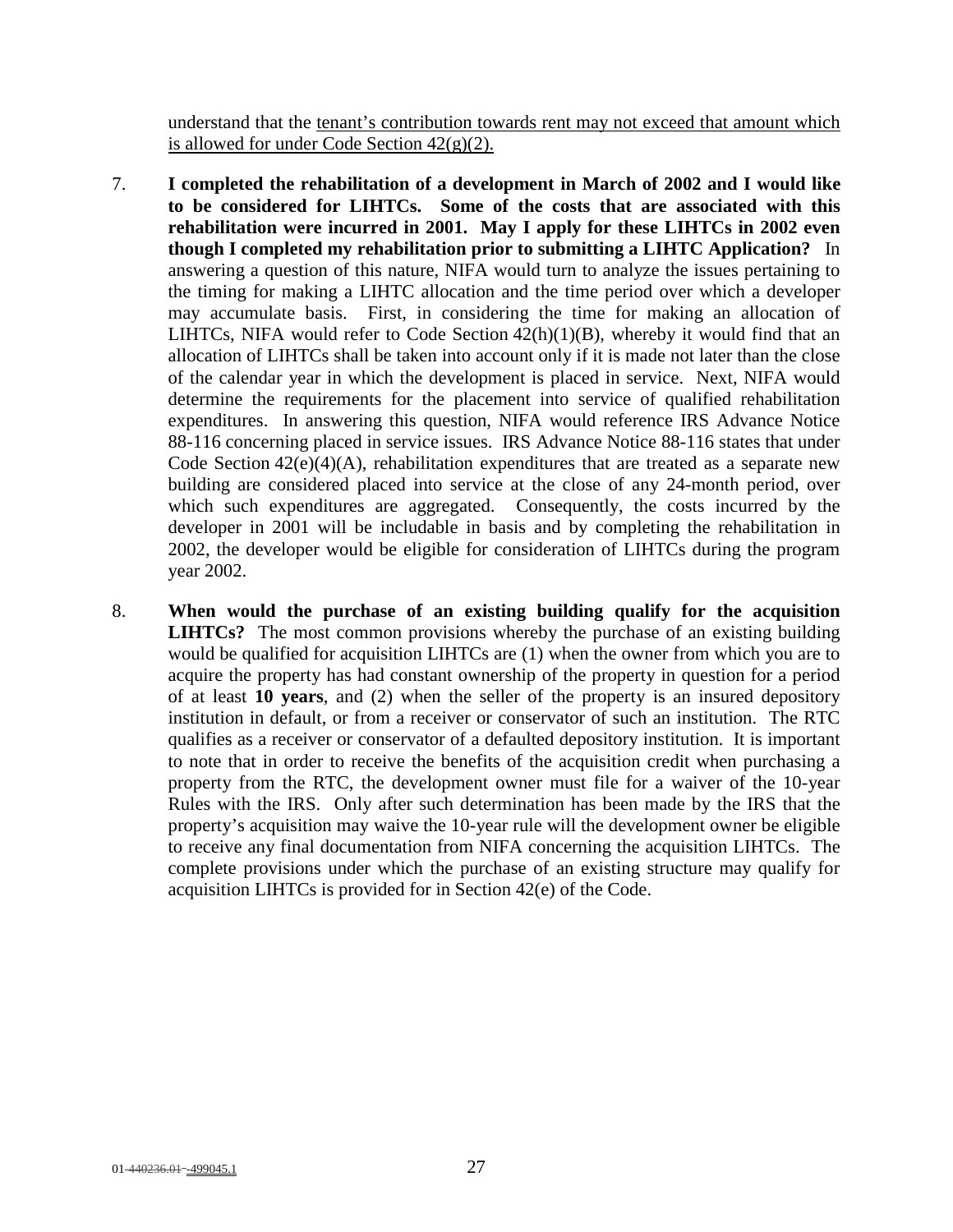#### **CONCLUSION**

As stated in the first portion of this Guide, NIFA's intention in providing this Guide is to familiarize you with the requirements of Section 42 of the Code and the LIHTC program. While NIFA is sure that each person may have specific questions that this information guide may not have sufficiently addressed, we hope that this information guide will provide an adequate foundation upon which you may build your understanding of this program.

NIFA always stands ready to assist you in understanding the LIHTC program and the means by which a LIHTC Application is to be presented. NIFA will offer direct assistance to any individual that requires this service in the preparation of the LIHTC application. However, NIFA will not take the responsibility of completing the application package for you.

NIFA looks forward to your continuing interest in the LIHTC program and also in the creation of additional decent, safe, and sanitary affordable housing.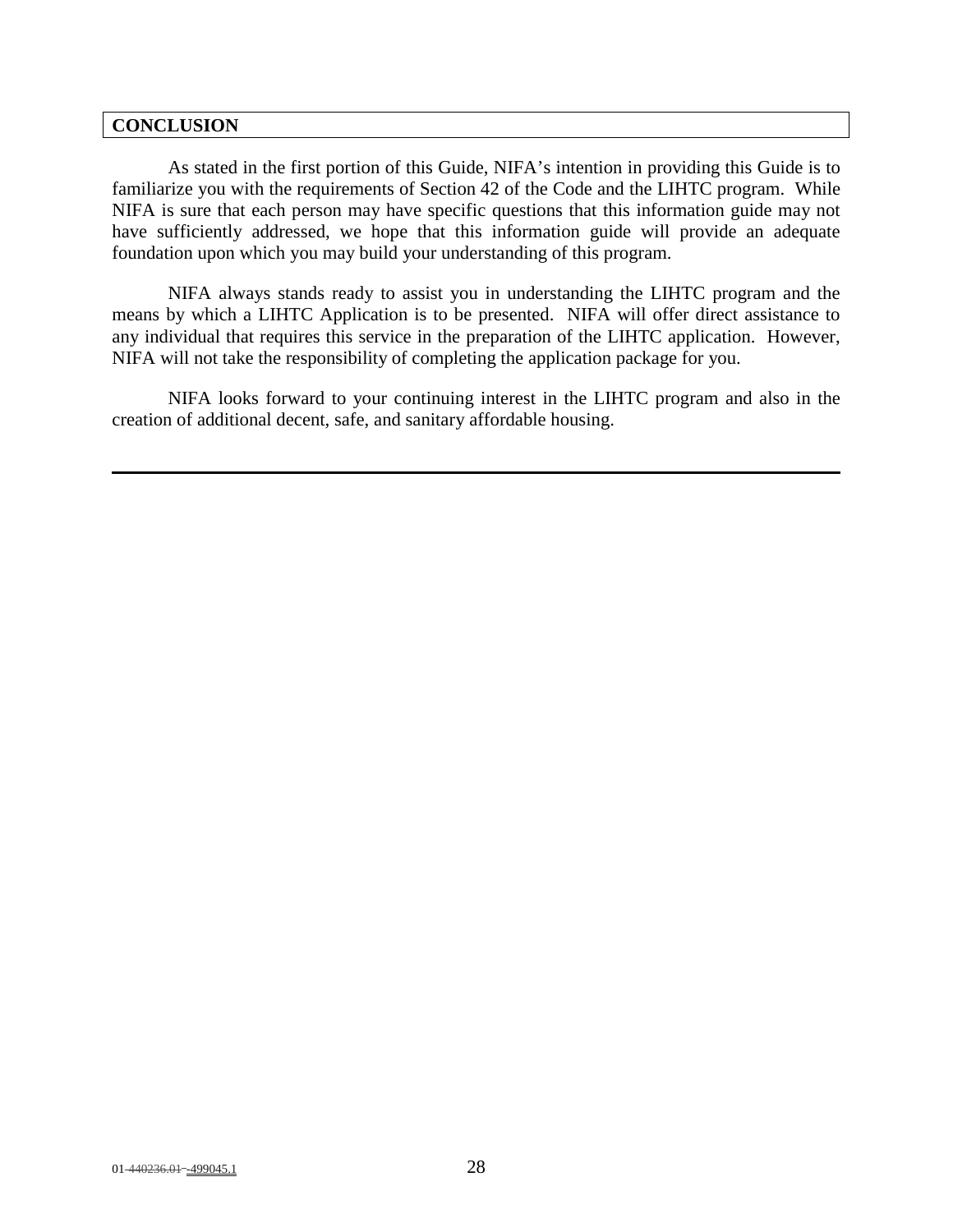Inquiries and further questions should be directed to: Nebraska Investment Finance Authority, 1230 "O" Street, Suite 200, Lincoln, NE 68508-1402

> Phone (402) 434-3900 Fax (402) 434-3921 Internet address: www.NIFA.org